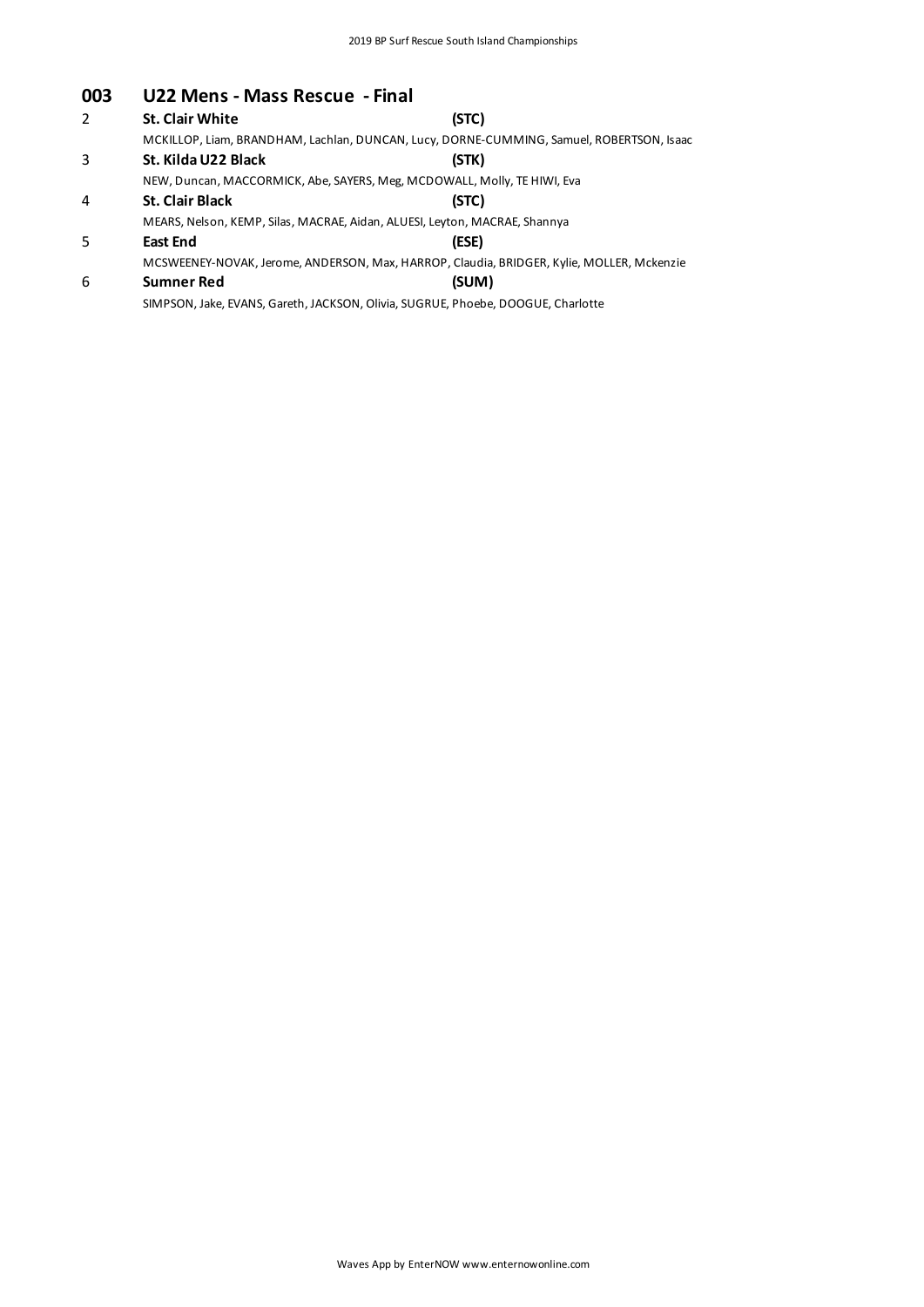| 004 | U19 Mens - Mass Rescue - Heat 1/2 |                                                                                            |
|-----|-----------------------------------|--------------------------------------------------------------------------------------------|
| 2   | ΟJ                                | (SUN)                                                                                      |
|     |                                   | GORDON, Oliver, PEARSON, Jakob, OLIVER, Siobhian, SHRIMPTON, Hogan, HARDING, Samantha-jane |
| 3   | St. Kilda U19 White               | (STK)                                                                                      |
|     |                                   | JOWSEY, Cody, MASON, Harry, JEFFERIES, Cameron, PROUT, Emily, PROUT, Hannah                |
| 4   | St. Kilda U19 Black               | (STK)                                                                                      |
|     |                                   | BUCHANAN, Jack, MCDOWALL, Jack, ALLIBONE, Riley, MOWAT, Jody, WILSON, Jessica              |
| 5   | <b>Taylors Mistake Black</b>      | (TAY)                                                                                      |
|     |                                   | DE BEER, Niels, BUERKI, Simon, MALCOLM, Ruby, CAMPBELL, Paige, ZARIFEH, Kate               |
| 004 | U19 Mens - Mass Rescue - Heat 2/2 |                                                                                            |
| 2   | <b>St. Clair Black</b>            | (STC)                                                                                      |
|     |                                   | ALUESI, Jackson, STEEL, Flynn, ALUESI, Leyton, CHRISTOPHERS, Emma, MCGREGOR, Josh          |
| 3   | EA                                | (SUN)                                                                                      |
|     |                                   | GRAHAM, Ethan, RITCHIE, Angus, WICKS, Kate, BAPTIST, Anton, SHRIMPTON, Robbie              |
| 4   | <b>Warrington TK</b>              | (WAR)                                                                                      |
|     |                                   | DOYLE, Taryn, HARRIS, Kayle, FAMILTON, Eli, ALDRICH, Connor, LOBB, Oscar                   |
| 5   | St. Kilda Yellow                  | (STK)                                                                                      |
|     |                                   | NOAKES, Danyon, LLOYD, Matt, MCDOWALL, Molly, SAYERS, Meg, TAYLOR, Megan                   |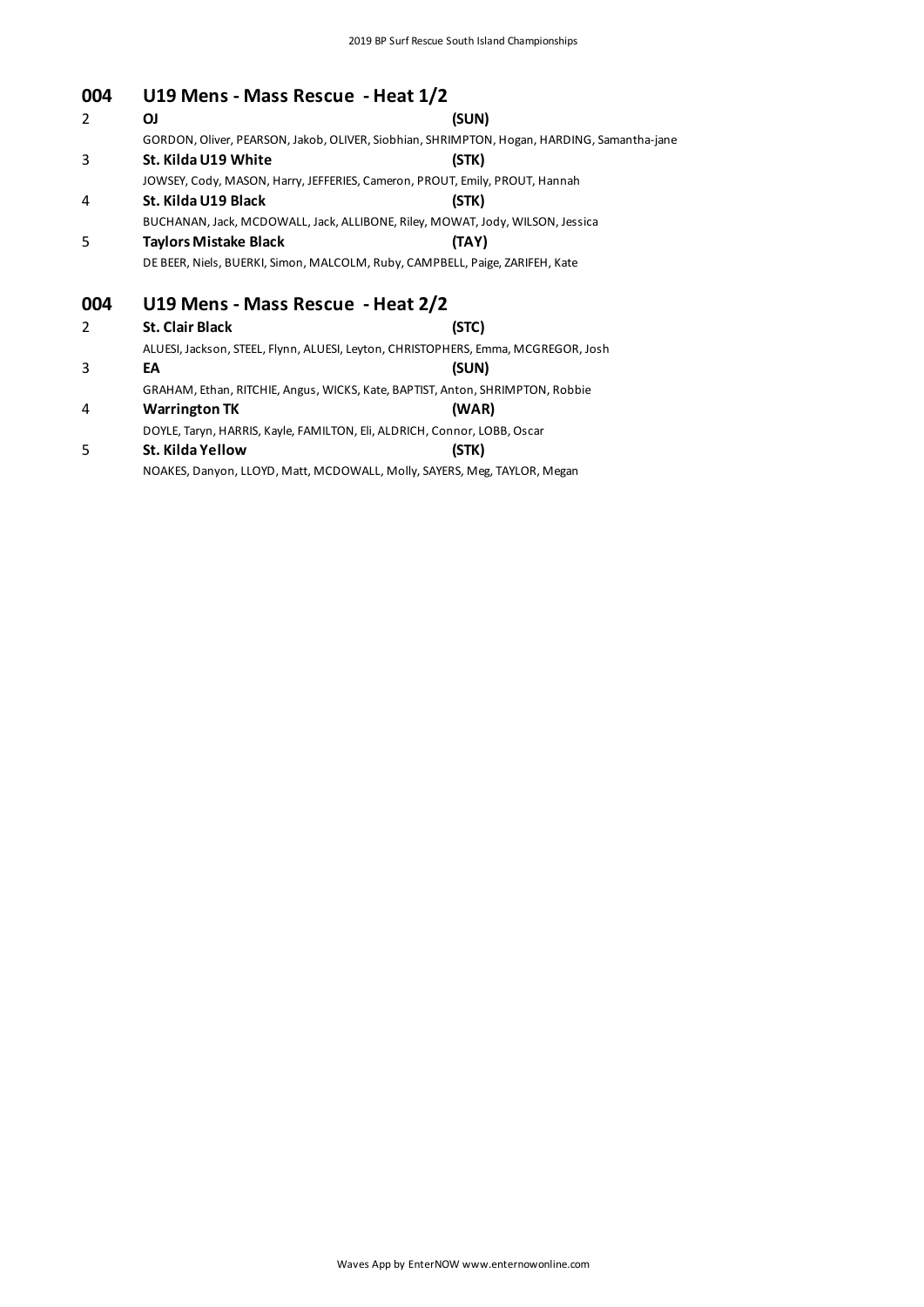#### **006 U20 Womens - Mass Rescue - Heat 1/2**

| uuu          | 020 WOMEN'S - MASS RESCUE - MEAL 1/2 |                                                                                             |
|--------------|--------------------------------------|---------------------------------------------------------------------------------------------|
| $\mathbf{1}$ | <b>Sumner Red</b>                    | (SUM)                                                                                       |
|              |                                      | DOOGUE, Charlotte, SUGRUE, Phoebe, JAMES-DAVYS, Meila, EVANS, Gareth, JACKSON, Olivia       |
| 2            | <b>Warrington SJ</b>                 | (WAR)                                                                                       |
|              |                                      | MCNAUGHTON, Sarah, O'HALLORAN, Georgia, FAMILTON, Eli, WOODHOUSE, Isabel, WRIGHT, Bede      |
| 3            | St. Kilda U20 Black                  | (STK)                                                                                       |
|              |                                      | SCHULTZ, Fiona, LOUDON, Madi, SAYERS, Meg, PROUT, Emily, TAYLOR, Megan                      |
| 4            | <b>Brighton</b>                      | (BGT)                                                                                       |
|              |                                      | ABURN, Phoebe, ADAMS, Ali, LANE, Amelia, REDFEARN, Jimmy, WALSH, Maxwell                    |
| 5            | <b>Warrington IJ</b>                 | (WAR)                                                                                       |
|              |                                      | ALDRICH, Isabella, HARRIS, Jordyne, BRETT, Angus, LOBB, Oscar, ALDRICH, Connor              |
| 6            | Mixed Club - NPOB/St Clair           | (NPB)                                                                                       |
|              |                                      | HONEYFIELD, Zoe, BRADLEY, Tessa, , St clair patient, , St clair patient, , St clair patient |
| 006          | U20 Womens - Mass Rescue - Heat 2/2  |                                                                                             |
| 2            | St. Kilda U20 Yellow                 | (STK)                                                                                       |
|              |                                      | PROUT, Hannah, ROGERS, Hannah, MOWAT, Jody, WILSON, Jessica, MCDOWALL, Molly                |
| 3            | <b>Sumner White</b>                  | (SUM)                                                                                       |
|              |                                      | PETERSON, Maddie, COUCH, Jade, ELLIOTT, Lewis, COTTER, Eden, VAN BERLO, Lucy                |
| 4            | <b>St. Clair Black</b>               | (STC)                                                                                       |
|              |                                      | WIPARATA, Anaia, PEARCE, Olivia, ROBERTSON, Isaac, STEDMAN, Samuel, MACRAE, Shannya         |
| 5            | <b>Sumner Blue</b>                   | (SUM)                                                                                       |
|              |                                      | PLOM, Katie, BERRILL, Sophie, LODDER, Emily, STICK, Sebastian, LORD, Harriet                |
| 6            | <b>Warrington MA</b>                 | (WAR)                                                                                       |
|              |                                      |                                                                                             |

GORMAN, Maggie, CLAYTON, Abby, OZANNE, Madelene, OZANNE, Phoebe, BAEUMER, Leilani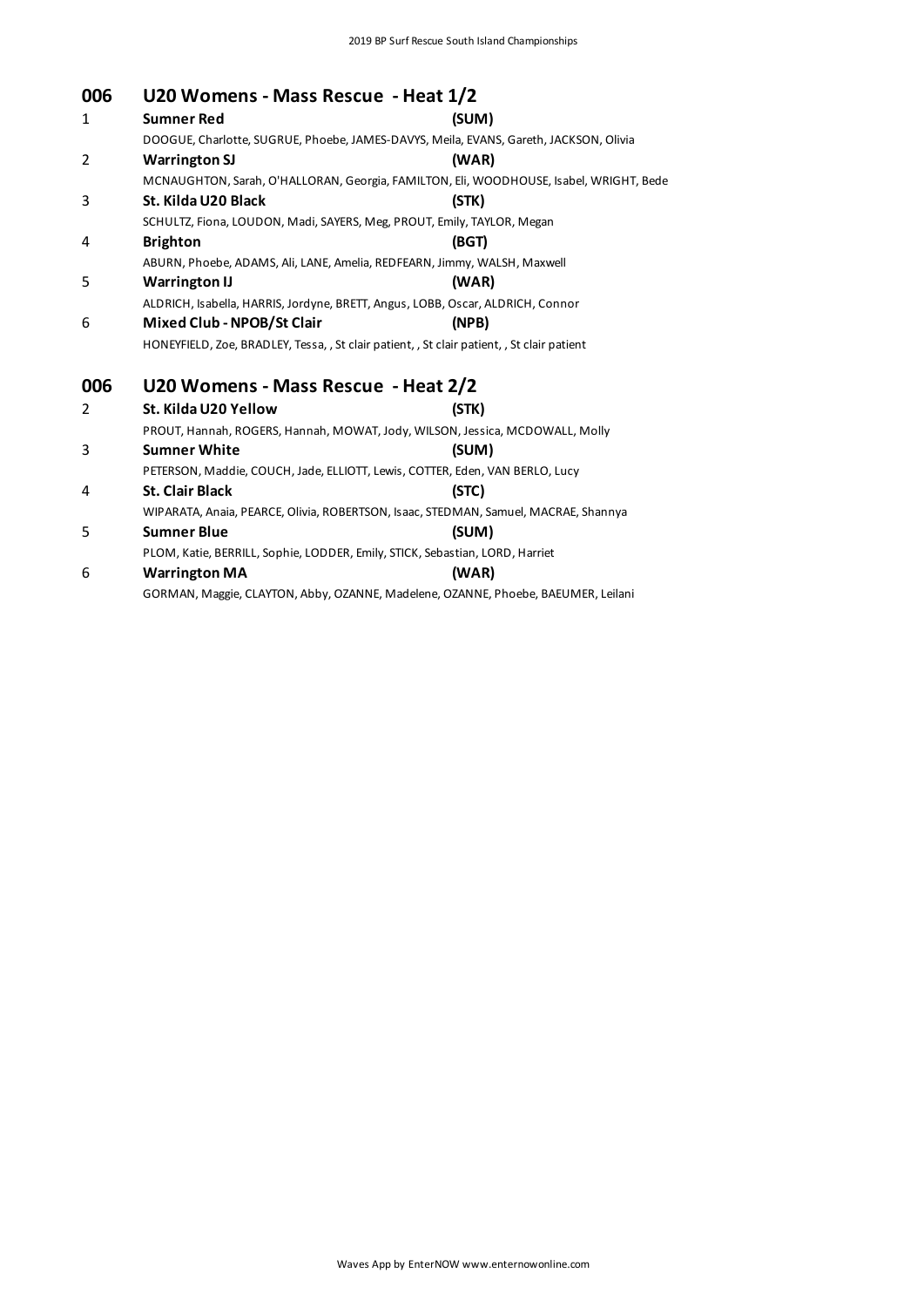| 002 | Open Womens - Mass Rescue - Heat 1/3                                                              |       |
|-----|---------------------------------------------------------------------------------------------------|-------|
| 1   | St. Kilda OW Black                                                                                | (STK) |
|     | REID, Natalie jane, OAKLEY, Rachel, WILSON, Jessica, MOWAT, Jody, ALLIBONE, Riley                 |       |
| 2   | East End                                                                                          | (ESE) |
|     | MOLLER, Mckenzie, BRIDGER, Kylie, MCSWEENEY-NOVAK, Jerome, ANDERSON, Max, HARROP, Claudia         |       |
| 3   | <b>RS</b>                                                                                         | (SUN) |
|     | SHRIMPTON, Robbie, HARDING, Samantha-jane, WICKS, Kate, BAPTIST, Anton, EDWARDS, Shane            |       |
| 4   | <b>St. Clair Grey</b>                                                                             | (STC) |
|     | WOODHOUSE, Cassidi, DOYLE, Eilis, STEDMAN, Samuel, DUNCAN, Lucy, ROBERTSON, Isaac                 |       |
| 5   | <b>Sumner Blue</b>                                                                                | (SUM) |
|     | JEFFERY, Jade, MOTE, Harakeke, VAN BERLO, Lucy, BONE, Shaan, JACKSON, Olivia                      |       |
| 6   | <b>Brighton B</b>                                                                                 | (BGT) |
|     | PEACOCK, Emily, MCKAY, Rebecca, LANE, Amelia, REDFEARN, Jimmy, REDFEARN, Ellen                    |       |
| 002 | Open Womens - Mass Rescue - Heat 2/3                                                              |       |
| 2   | <b>Warrington CR</b>                                                                              | (WAR) |
|     | BECCONSALL-RYAN, Charlotte, MCNAUGHTON, Rebecca, OZANNE, Madelene, FAMILTON, Eli, ALDRICH, Connor |       |
| 3   | TJ                                                                                                | (SUN) |
|     | SHRIMPTON, Taylor, FERRIER, Jemima, GORDON, Oliver, SHRIMPTON, Hogan, GRAHAM, Ethan               |       |
| 4   | <b>Brighton A</b>                                                                                 | (BGT) |
|     | POHE, Shana, MCKAY, Rebecca, DAVISON, Rosie, ADAMS, Ali, WALSH, Maxwell                           |       |
| 5   | <b>Sumner Red</b>                                                                                 | (SUM) |
|     | SUTER, Kate, PATTERSON, Melissa, ROSENGRAVE, Tia, DENMAN, Tom, LORD, Harriet                      |       |
| 6   | St. Clair White                                                                                   | (STC) |
|     | GARFORTH, Mikayla, MOFFAT, Zoe, MACRAE, Shannya, DORNE-CUMMING, Samuel, MCGREGOR, Josh            |       |
| 002 | Open Womens - Mass Rescue - Heat 3/3                                                              |       |
| 2   | <b>Nelson</b>                                                                                     | (NEL) |
|     | LARSON, Jessica, SPENCER, Brittany, CLARK, Greta, SEELEN, Brodie, HARPER, Adam                    |       |
| 3   | <b>SA</b>                                                                                         | (SUN) |
|     | COUGHLAN, Samantha, CHAPMAN, Abigail, RITCHIE, Angus, EDWARDS, Mark, GORDON, Oliver               |       |
| 4   | St. Kilda OW Yellow                                                                               | (STK) |
|     | ASHTON, Natalie, THOMAS, Sarah, TAYLOR, Megan, MCDOWALL, Molly, SAYERS, Meg                       |       |
| 5   | МT                                                                                                | (SUN) |
|     | HOUSIAUX ANDREWS, Michaela, ROBERTSON, Tanisha, OLIVER, Siobhian, DANIELS, Jack, PEARSON, Jakob   |       |
|     |                                                                                                   |       |

#### 6 **St. Clair Black (STC)** LAUGHTON, Steph, LAUGHTON, Carla, CHRISTOPHERS, Emma, ALUESI, Leyton, MACRAE, Aidan

Waves App by EnterNOW www.enternowonline.com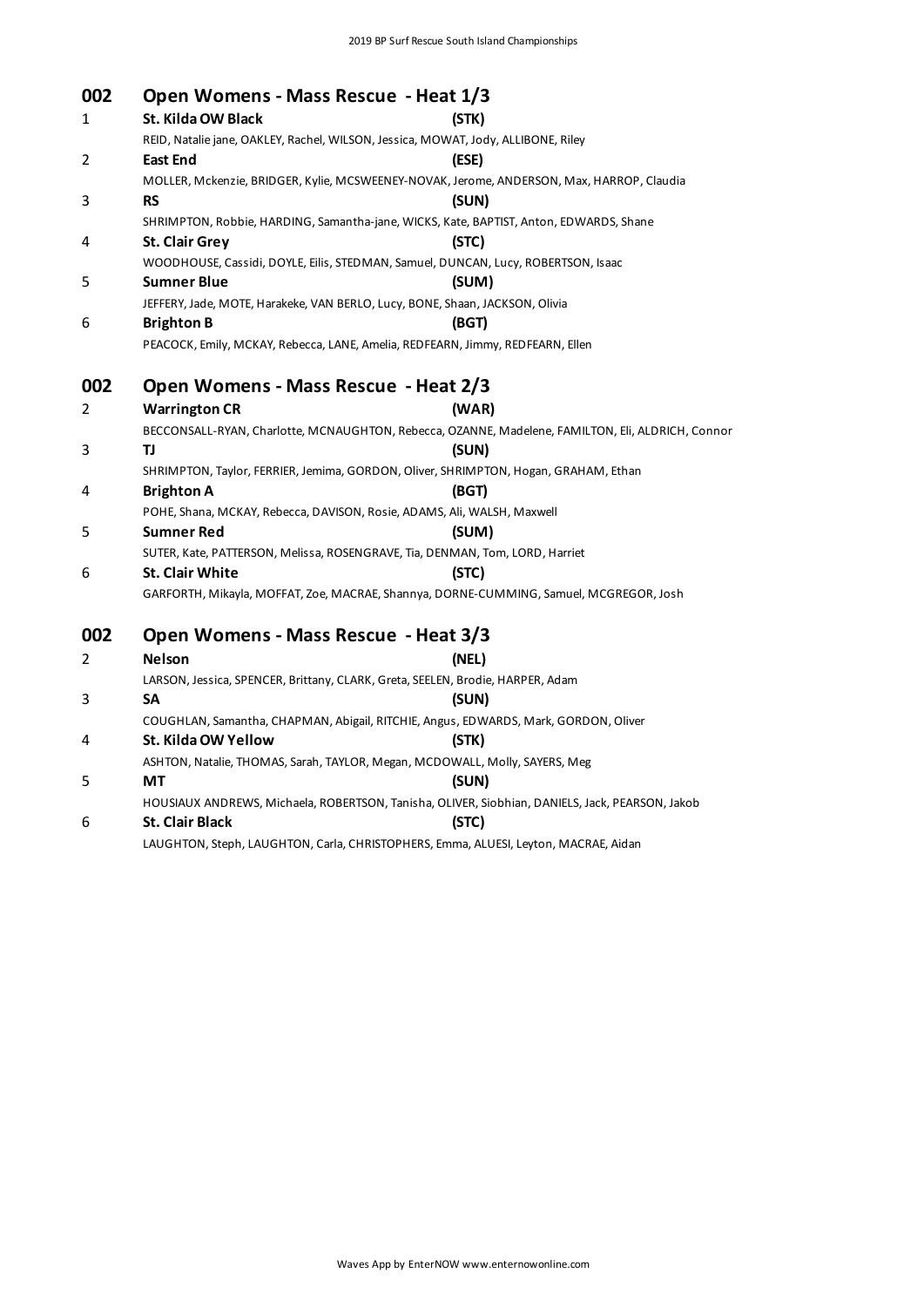#### **001 Open Mens - Mass Rescue - Heat 1/3**

| 001 | Open Mens - Mass Rescue - Heat 1/3                                       |                                                                                       |
|-----|--------------------------------------------------------------------------|---------------------------------------------------------------------------------------|
| 2   | <b>SM</b>                                                                | (SUN)                                                                                 |
|     |                                                                          | EDWARDS, Shane, EDWARDS, Mark, OLIVER, Siobhian, GRAHAM, Ethan, RITCHIE, Angus        |
| 3   | St. Kilda Senior Black                                                   | (STK)                                                                                 |
|     |                                                                          | REID, Justin, HARWOOD, Nicholas, REID, Natalie jane, WILSON, Jessica, ALLIBONE, Riley |
| 4   | <b>Taylors Mistake Golden</b>                                            | (TAY)                                                                                 |
|     |                                                                          | NUNNICK, Anthony, DE BEER, Patrice, MALCOLM, Ruby, CAMPBELL, Paige, ZARIFEH, Kate     |
| 5   | <b>Sumner White</b>                                                      | (SUM)                                                                                 |
|     |                                                                          | STICK, Sebastian, ELLIOTT, Lewis, JAMES-DAVYS, Meila, BERRILL, Sophie, PLOM, Katie    |
| 6   | <b>St. Clair White</b>                                                   | (STC)                                                                                 |
|     |                                                                          | DAVIES, Isaac, BRADLEY, Matthew, DUNCAN, Lucy, STEDMAN, Samuel, ALUESI, Leyton        |
| 001 | Open Mens - Mass Rescue - Heat 2/3                                       |                                                                                       |
| 2   | <b>Nelson</b>                                                            | (NEL)                                                                                 |
|     | PAURINI, Cullen, HARPER, Adam, SEELEN, Brodie, SEELEN, Ben, CLARK, Greta |                                                                                       |
| 3   | GJ                                                                       | (SUN)                                                                                 |
|     |                                                                          | RICHARDS, Glen, DANIELS, Jack, WICKS, Kate, GORDON, Oliver, HARDING, Samantha-jane    |
| 4   | <b>St. Clair Black</b>                                                   | (STC)                                                                                 |
|     |                                                                          | FRASER, Scott, CHRONICAN, Niam, MCGREGOR, Josh, MACRAE, Aidan, MACRAE, Shannya        |
| 5   | <b>Sumner Red</b>                                                        | (SUM)                                                                                 |
|     |                                                                          | QUINN, Huntley, NEWSHAM, Matt, BONE, Shaan, JACKSON, Olivia, PETERSON, Maddie         |
| 6   | Oreti                                                                    | (ORT)                                                                                 |
|     |                                                                          | BRAKENRIG, Marc, BALL, Timothy, WYLIE, Connor, MICHAEL, Frederick, BALL, Danya        |
| 001 | Open Mens - Mass Rescue - Heat 3/3                                       |                                                                                       |
| 2   | <b>Sumner Blue</b>                                                       | (SUM)                                                                                 |
|     | DENMAN, Tom, COTTER, Eden, LORD, Harriet, ROSENGRAVE, Tia, SUTER, Kate   |                                                                                       |
| 3   | <b>Brighton</b>                                                          | (BGT)                                                                                 |

ROBERTS, Simon, WALTERS, James, REDFEARN, Ellen, REDFEARN, Jimmy, WALSH, Maxwell

BAPTIST, Anton, SHRIMPTON, Hogan, ROBERTSON, Tanisha, SHRIMPTON, Taylor, PEARSON, Jakob

CRAIB, James, LAMBIE, Robert, ZARIFEH, Kate, CAMPBELL, Paige, MALCOLM, Ruby

BRICE, Nic, THOM, Ryan, MCDOWALL, Molly, SAYERS, Meg, TAYLOR, Megan

4 **Taylors Mistake Fail (TAY)**

5 **St. Kilda Senior Mens Yellow (STK)**

6 **AH (SUN)**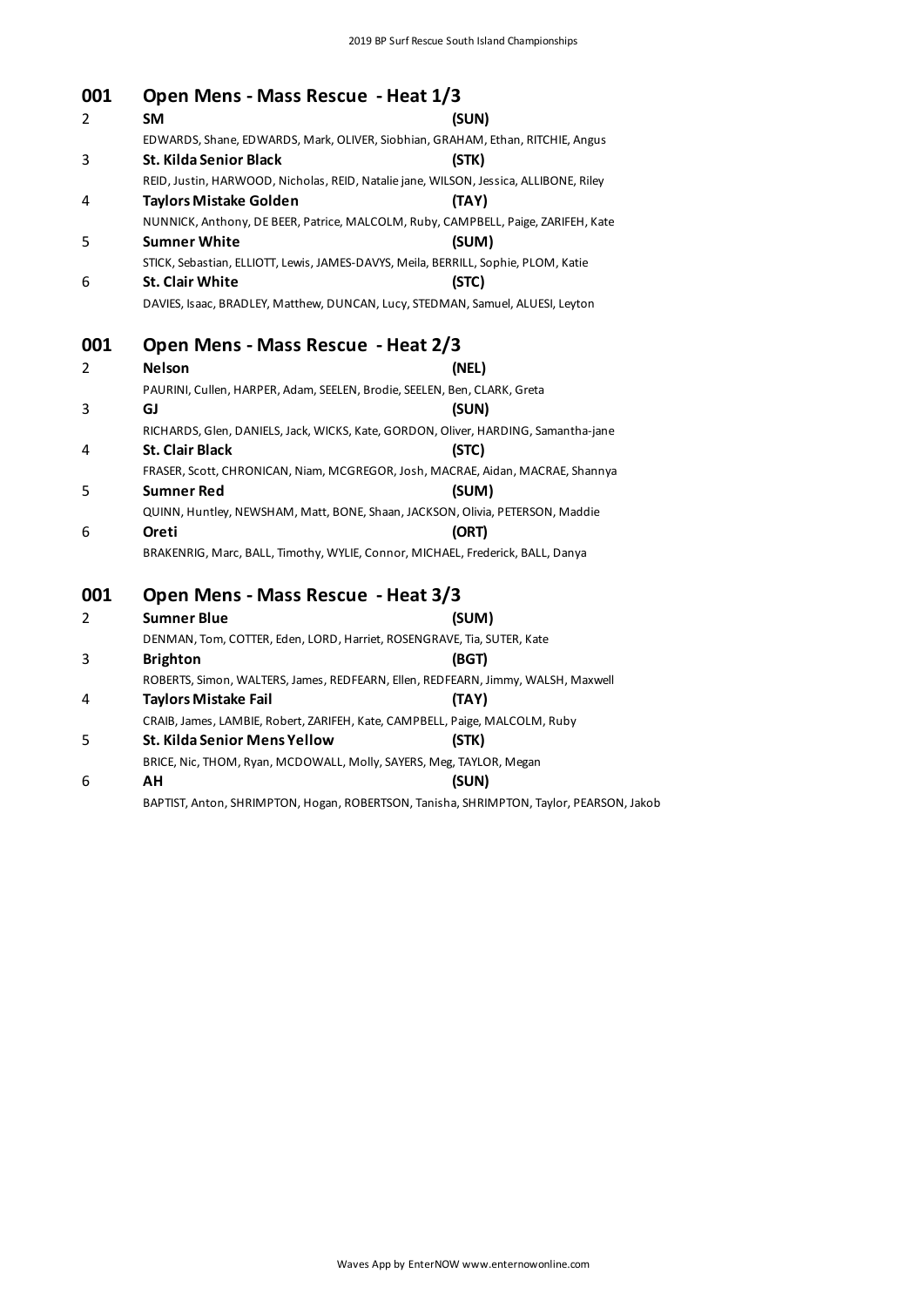## **003 U22 Mens - Tube Rescue - Final**

| $\mathcal{P}$ | St. Kilda U22 Black                                     | (STK) |
|---------------|---------------------------------------------------------|-------|
|               | NEW, Duncan, MACCORMICK, Abe, SAYERS, Meg               |       |
| 3             | <b>St Clair White</b>                                   | (STC) |
|               | MCKILLOP, Liam, BRANDHAM, Lachlan, DUNCAN, Lucy         |       |
| 4             | <b>Sumner Red</b>                                       | (SUM) |
|               | SIMPSON, Jake, EVANS, Gareth, JACKSON, Olivia           |       |
| .5            | <b>St. Clair Black</b>                                  | (STC) |
|               | KEMP, Silas, MEARS, Nelson, MACRAE, Aidan               |       |
| 6             | <b>East End</b>                                         | (ESE) |
|               | MCSWEENEY-NOVAK, Jerome, ANDERSON, Max, HARROP, Claudia |       |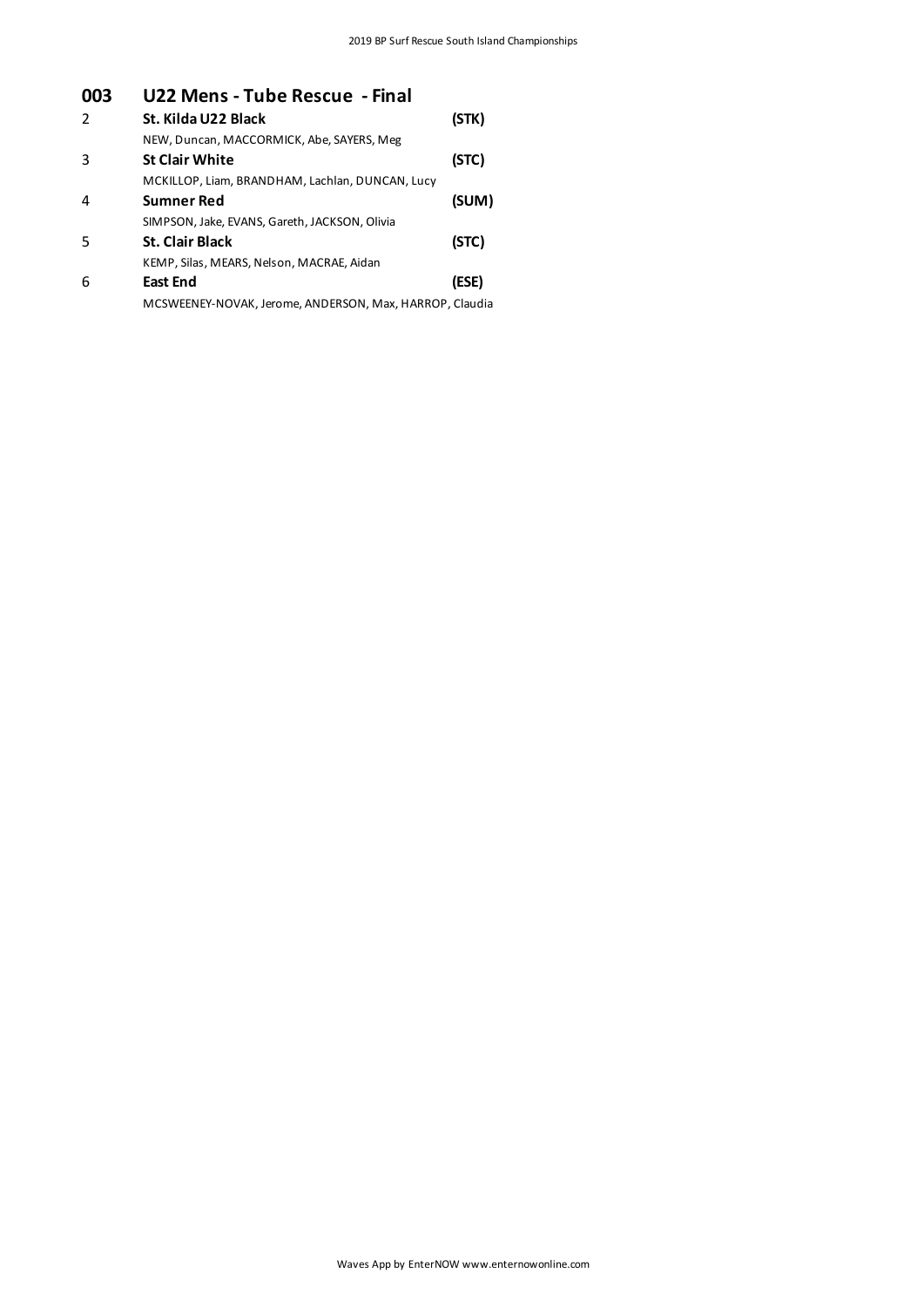| 004           | U19 Mens - Tube Rescue - Heat 1/2                |       |
|---------------|--------------------------------------------------|-------|
| 2             | <b>St. Clair Black</b>                           | (STC) |
|               | ALUESI, Jackson, STEEL, Flynn, DAVIES, Isaac     |       |
| 3             | St. Kilda U19 White                              | (STK) |
|               | JOWSEY, Cody, MASON, Harry, JEFFERIES, Cameron   |       |
| 4             | ΟJ                                               | (SUN) |
|               | GORDON, Oliver, PEARSON, Jakob, DANIELS, Jack    |       |
| 5             | St. Kilda Yellow                                 | (STK) |
|               | NOAKES, Danyon, LLOYD, Matt, MCDOWALL, Molly     |       |
| 004           | U19 Mens - Tube Rescue - Heat 2/2                |       |
|               |                                                  |       |
| $\mathcal{P}$ | St. Kilda U19 Black                              | (STK) |
|               | BUCHANAN, Jack, MCDOWALL, Jack, ALLIBONE, Riley  |       |
| 3             | EА                                               | (SUN) |
|               | GRAHAM, Ethan, RITCHIE, Angus, SHRIMPTON, Robbie |       |
| 4             | Taylors Mistake Black                            | (TAY) |
|               | DE BEER, Niels, BUERKI, Simon, CAMPBELL, Paige   |       |
| 5             | <b>Warrington TK</b>                             | (WAR) |
|               | DOYLE, Taryn, HARRIS, Kayle, FAMILTON, Eli       |       |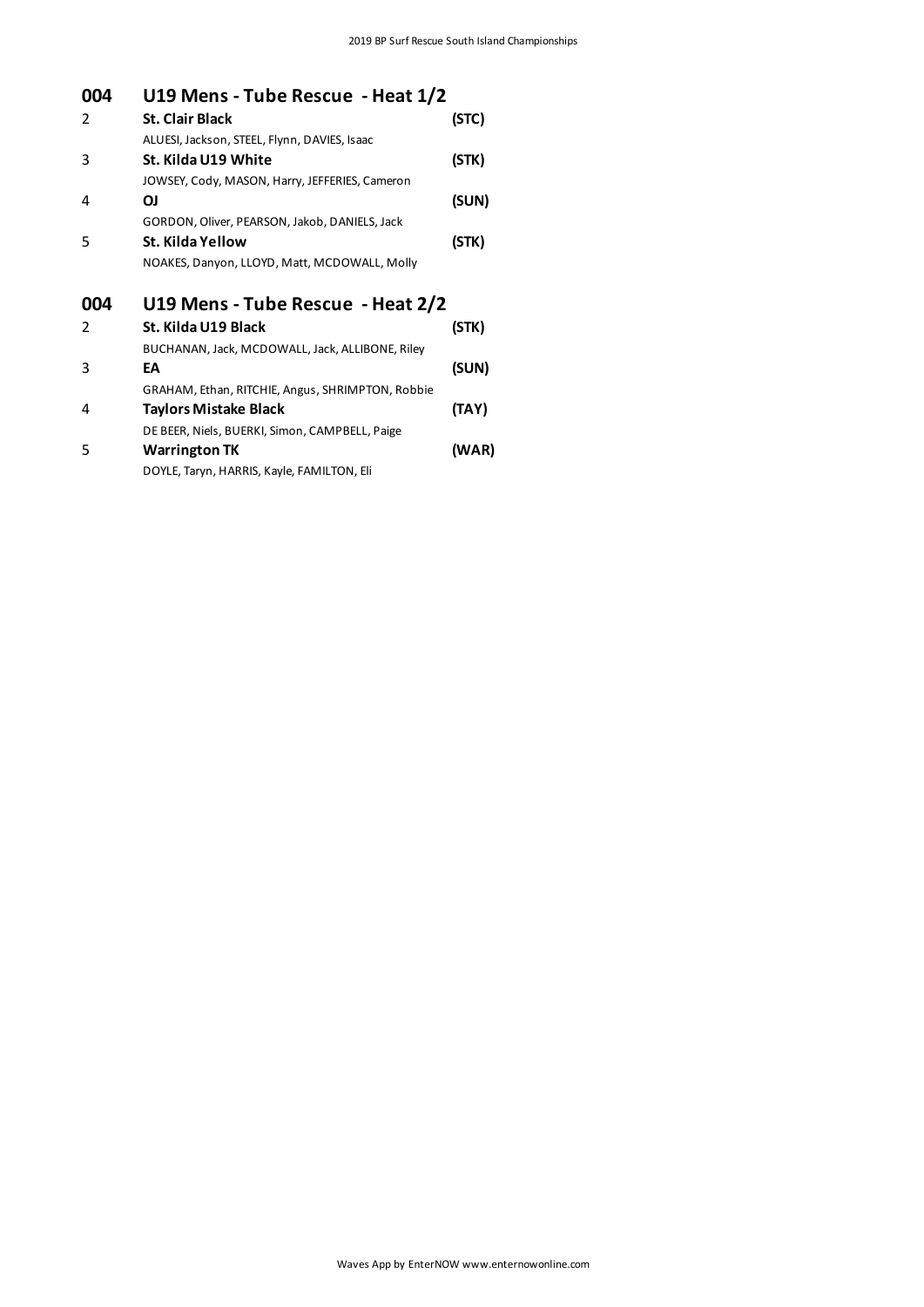| 006 | U20 Womens - Tube Rescue - Heat 1/2                      |       |
|-----|----------------------------------------------------------|-------|
| 1   | <b>Sumner Red</b>                                        | (SUM) |
|     | DOOGUE, Charlotte, SUGRUE, Phoebe, JAMES-DAVYS, Meila    |       |
| 2   | <b>Sumner Blue</b>                                       | (SUM) |
|     | PLOM, Katie, BERRILL, Sophie, LODDER, Emily              |       |
| 3   | <b>Brighton</b>                                          | (BGT) |
|     | ABURN, Phoebe, ADAMS, Ali, LANE, Amelia                  |       |
| 4   | <b>Warrington SG</b>                                     | (WAR) |
|     | MCNAUGHTON, Sarah, O'HALLORAN, Georgia, BAEUMER, Leilani |       |
| 5   | <b>St. Clair Black</b>                                   | (STC) |
|     | WIPARATA, Anaia, PEARCE, Olivia, DUNCAN, Lucy            |       |
| 6   | St. Kilda U20 Yellow                                     | (STK) |
|     | PROUT, Hannah, ROGERS, Hannah, BRICE, Nic                |       |
| 006 | U20 Womens - Tube Rescue - Heat 2/2                      |       |
| 2   | Mixed Club - NPOB/St Clair                               | (NPB) |
|     | HONEYFIELD, Zoe, BRADLEY, Tessa, , St clair patient      |       |
| 3   | <b>Sumner White</b>                                      | (SUM) |
|     | PETERSON, Maddie, COUCH, Jade, ELLIOTT, Lewis            |       |
| 4   | <b>St Kilda Black</b>                                    | (STK) |
|     | SCHULTZ, Fiona, LOUDON, Madi, PROUT, Emily               |       |
| 5   | <b>Warrington IJ</b>                                     | (WAR) |
|     | ALDRICH, Isabella, HARRIS, Jordyne, ALDRICH, Connor      |       |
| 6   | <b>Warrington MA</b>                                     | (WAR) |
|     | GORMAN, Maggie, CLAYTON, Abby, OZANNE, Phoebe            |       |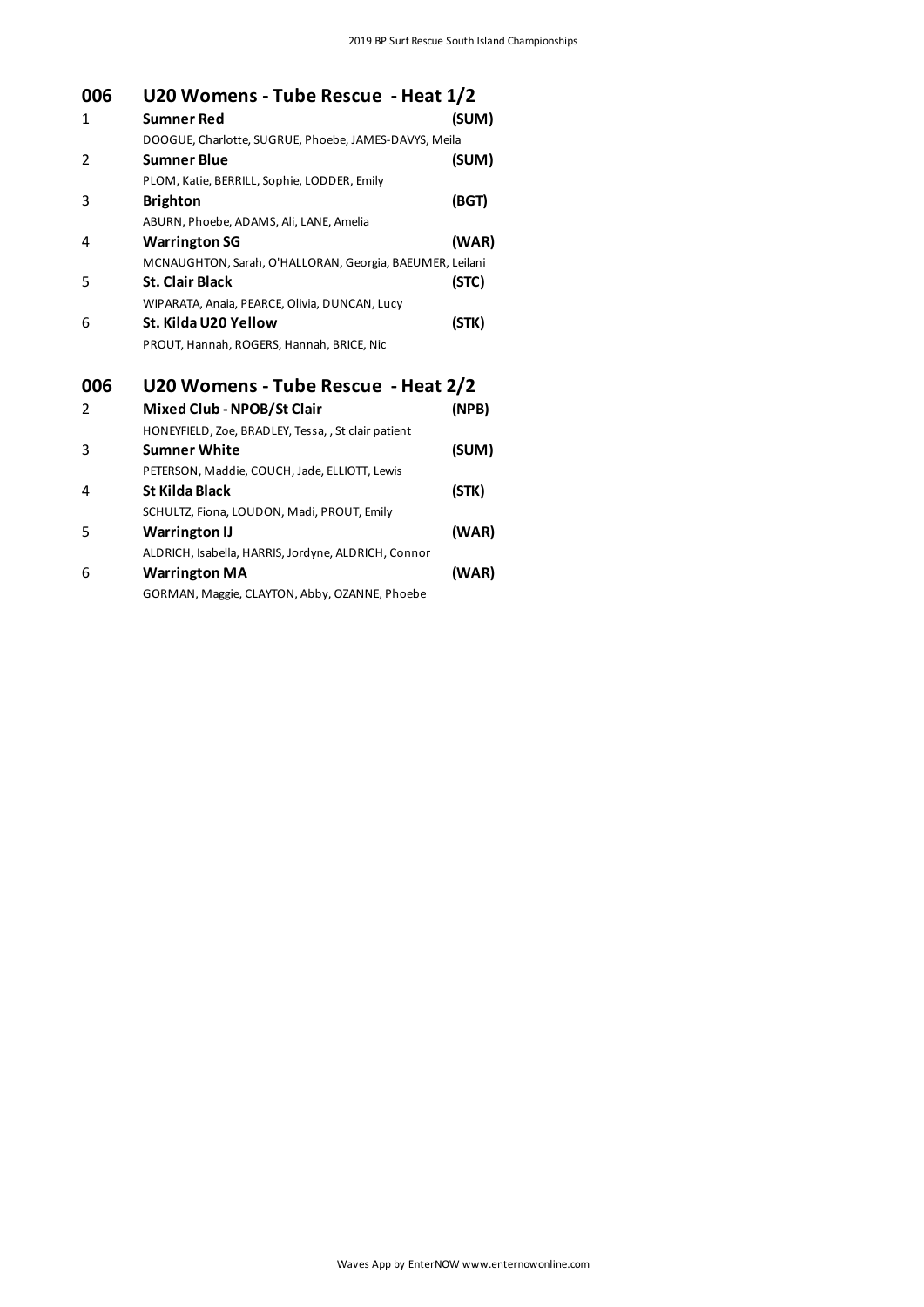| 002 | Open Womens - Tube Rescue - Heat 1/2                               |       |
|-----|--------------------------------------------------------------------|-------|
| 1   | <b>SA</b>                                                          | (SUN) |
|     | COUGHLAN, Samantha, FERRIER, Jemima, EDWARDS, Mark                 |       |
| 2   | <b>RS</b>                                                          | (SUN) |
|     | SHRIMPTON, Robbie, ROBERTSON, Tanisha, SHRIMPTON, Hogan            |       |
| 3   | <b>Sumner Blue</b>                                                 | (SUM) |
|     | JEFFERY, Jade, MOTE, Harakeke, VAN BERLO, Lucy                     |       |
| 4   | <b>East End</b>                                                    | (ESE) |
|     | MOLLER, Mckenzie, BRIDGER, Kylie, HARROP, Claudia                  |       |
| 5   | <b>Brighton B</b>                                                  | (BGT) |
|     | PEACOCK, Emily, MCKAY, Rebecca, REDFEARN, Jimmy                    |       |
| 6   | <b>St. Clair White</b>                                             | (STC) |
|     | GARFORTH, Mikayla, MOFFAT, Zoe, DAVIES, Isaac                      |       |
| 7   | <b>St. Clair Black</b>                                             | (STC) |
|     | LAUGHTON, Steph, LAUGHTON, Carla, STEEL, Flynn                     |       |
| 002 | Open Womens - Tube Rescue - Heat 2/2                               |       |
| 1   | <b>Nelson</b>                                                      | (NEL) |
|     | LARSON, Jessica, SPENCER, Brittany, SEELEN, Brodie                 |       |
| 2   | TJ                                                                 | (SUN) |
|     | SHRIMPTON, Taylor, CHAPMAN, Abigail, EDWARDS, Shane                |       |
| 3   | St. Kilda OW Yellow                                                | (STK) |
|     | ASHTON, Natalie, THOMAS, Sarah, ALLIBONE, Riley                    |       |
| 4   | <b>St. Clair Grey</b>                                              | (STC) |
|     | WOODHOUSE, Cassidi, DOYLE, Eilis, STEDMAN, Samuel                  |       |
| 5   | <b>Sumner Red</b>                                                  | (SUM) |
|     | SUTER, Kate, PATTERSON, Melissa, ROSENGRAVE, Tia                   |       |
| 6   | <b>Warrington CR</b>                                               | (WAR) |
|     | BECCONSALL-RYAN, Charlotte, MCNAUGHTON, Rebecca, MCNAUGHTON, Sarah |       |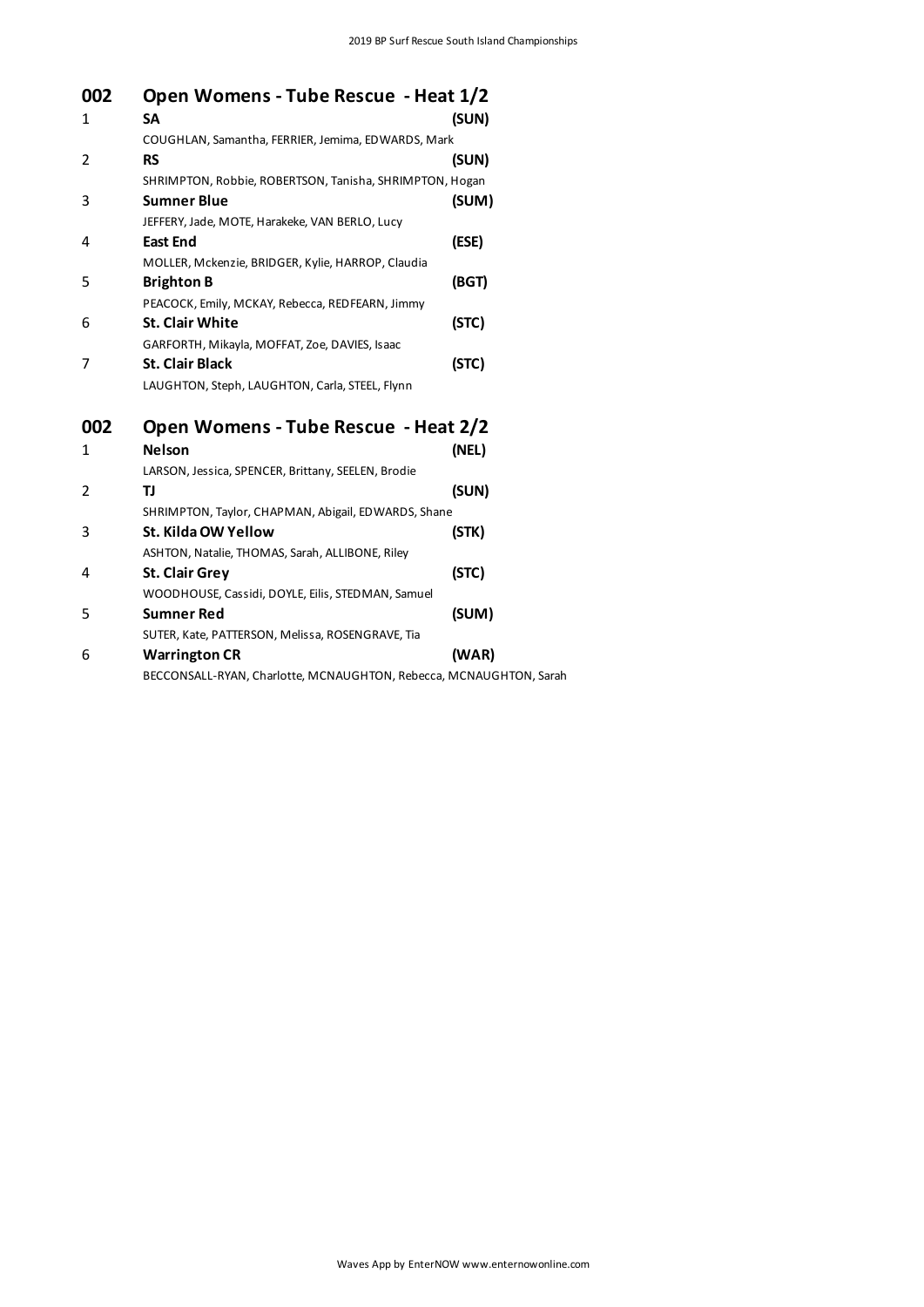| 001 | Open Mens - Tube Rescue - Heat 1/2                   |       |
|-----|------------------------------------------------------|-------|
| 1   | Oreti                                                | (ORT) |
|     | BRAKENRIG, Marc, BALL, Timothy, WYLIE, Connor        |       |
| 2   | <b>Nelson</b>                                        | (NEL) |
|     | PAURINI, Cullen, HARPER, Adam, SEELEN, Brodie        |       |
| 3   | <b>Sumner White</b>                                  | (SUM) |
|     | STICK, Sebastian, ELLIOTT, Lewis, JAMES-DAVYS, Meila |       |
| 4   | <b>St. Kilda Senior Black</b>                        | (STK) |
|     | REID, Justin, HARWOOD, Nicholas, WILSON, Jessica     |       |
| 5   | <b>Taylors Mistake Fail</b>                          | (TAY) |
|     | CRAIB, James, LAMBIE, Robert, CAMPBELL, Paige        |       |
| 6   | GJ                                                   | (SUN) |
|     | RICHARDS, Glen, DANIELS, Jack, CHAPMAN, Abigail      |       |
| 7   | <b>Sumner Blue</b>                                   | (SUM) |
|     | DENMAN, Tom, COTTER, Eden, LORD, Harriet             |       |
| 001 | Open Mens - Tube Rescue - Heat 2/2                   |       |
| 1   | <b>Taylors Mistake Golden</b>                        | (TAY) |
|     | NUNNICK, Anthony, DE BEER, Patrice, MALCOLM, Ruby    |       |
| 2   | <b>SM</b>                                            | (SUN) |
|     | EDWARDS, Shane, EDWARDS, Mark, SHRIMPTON, Taylor     |       |
| 3   | <b>Sumner Red</b>                                    | (SUM) |
|     | QUINN, Huntley, NEWSHAM, Matt, BONE, Shaan           |       |
| 4   | АН                                                   | (SUN) |
|     | BAPTIST, Anton, SHRIMPTON, Hogan, ROBERTSON, Tanisha |       |
| 5   | St. Kilda Senior Mens Yellow                         | (STK) |
|     | BRICE, Nic, THOM, Ryan, MCDOWALL, Molly              |       |
| 6   | <b>Brighton</b>                                      | (BGT) |
|     | ROBERTS, Simon, WALTERS, James, WALSH, Maxwell       |       |
| 7   | <b>St. Clair White</b>                               | (STC) |
|     | DAVIES, Isaac, BRADLEY, Matthew, DUNCAN, Lucy        |       |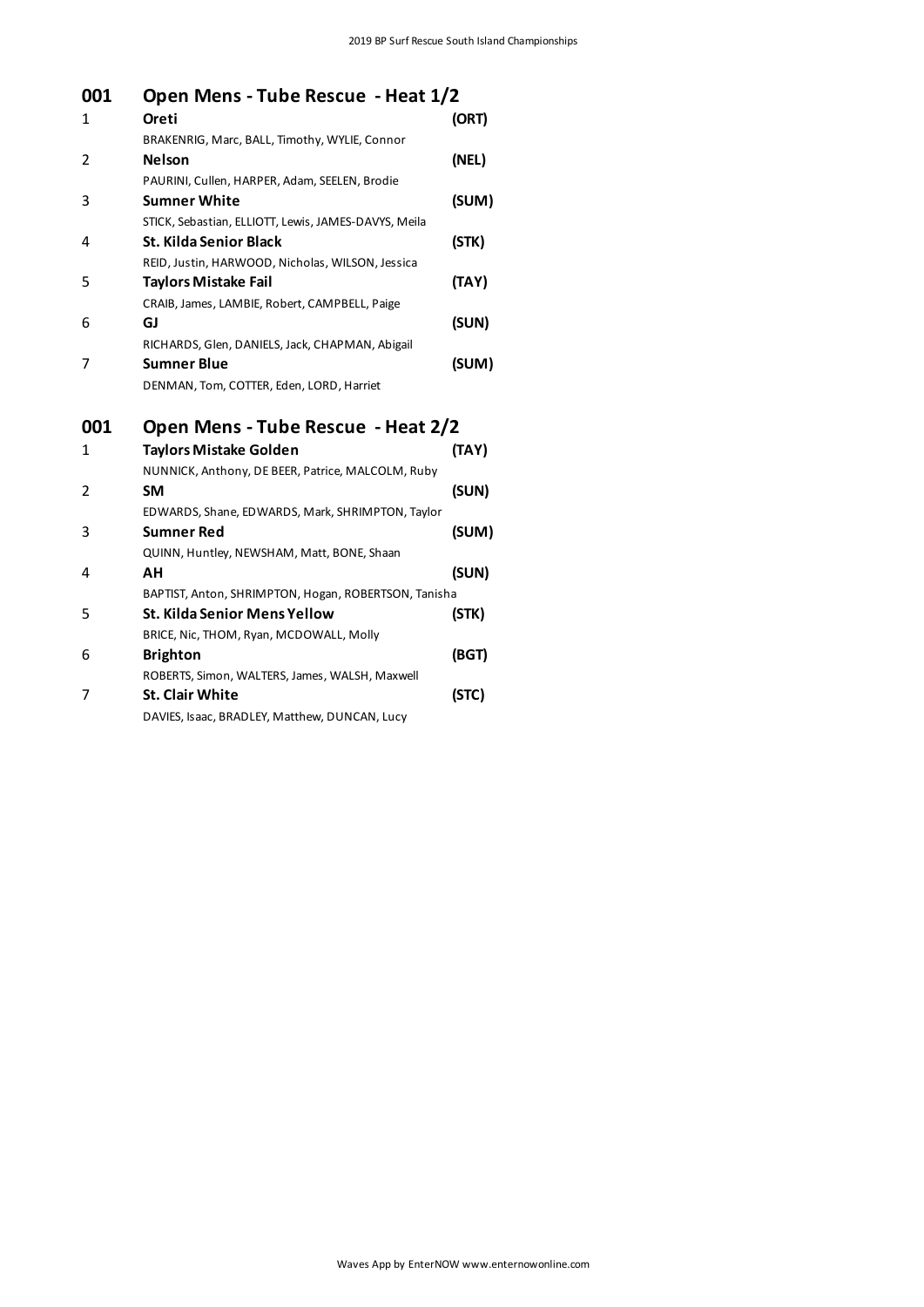# **003 U22 Mens - Assembly Rescue - Final**

| $\mathcal{P}$ | <b>St. Clair Black</b>                                   | (STC) |
|---------------|----------------------------------------------------------|-------|
|               | KEMP, Silas, MEARS, Nelson, MACRAE, Aidan                |       |
| 3             | <b>St. Clair White</b>                                   | (STC) |
|               | MCKILLOP, Liam, BRANDHAM, Lachlan, DORNE-CUMMING, Samuel |       |
| 4             | St. Kilda U22 Black                                      | (STK) |
|               | NEW, Duncan, MACCORMICK, Abe, SAYERS, Meg                |       |
| .5            | <b>Sumner Red</b>                                        | (SUM) |
|               | SIMPSON, Jake, EVANS, Gareth, JACKSON, Olivia            |       |
| 6             | <b>East End</b>                                          | (ESE) |
|               | MCSWEENEY-NOVAK, Jerome, ANDERSON, Max, HARROP, Claudia  |       |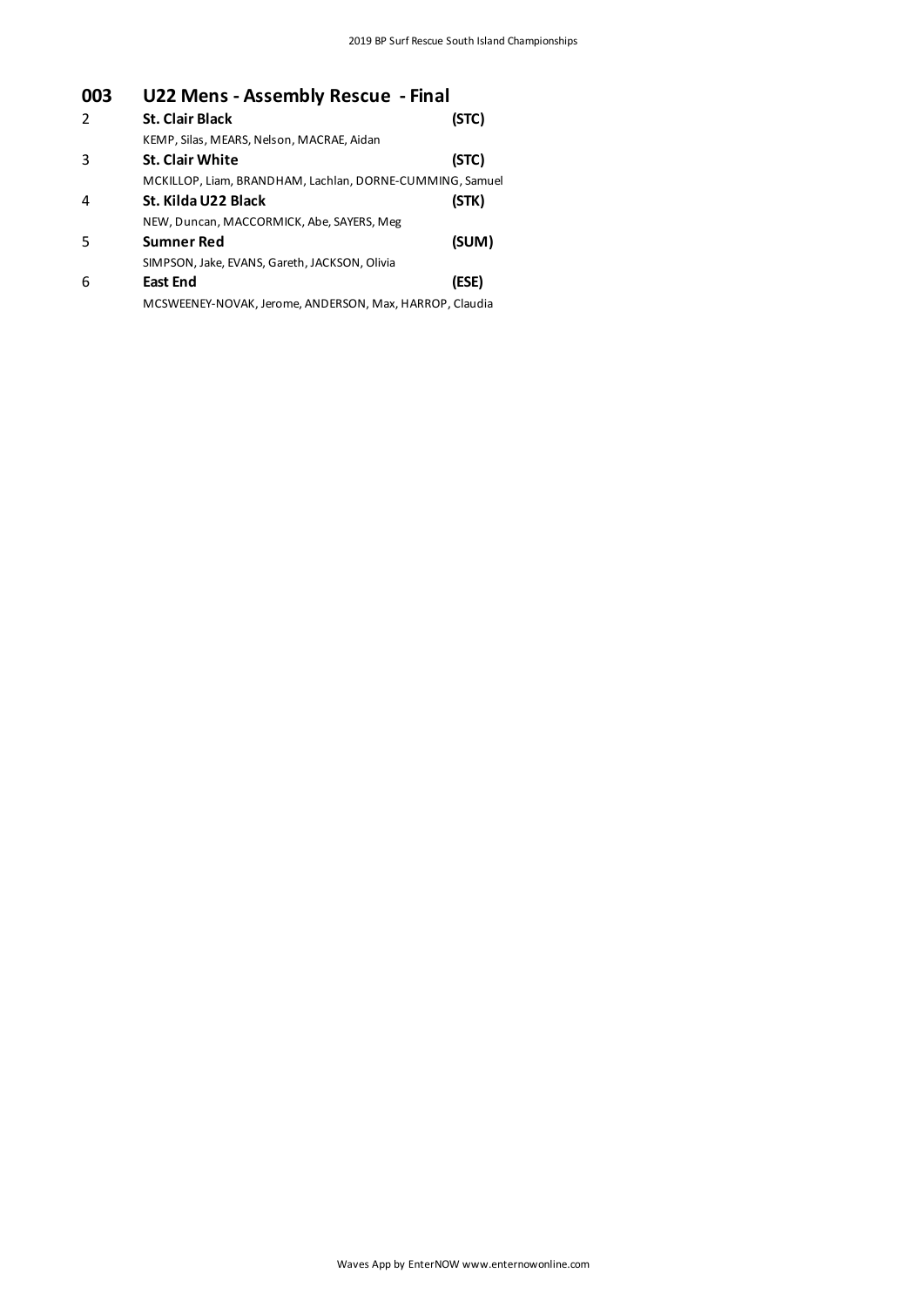| 004           | U19 Mens - Assembly Rescue - Heat 1/2            |       |
|---------------|--------------------------------------------------|-------|
| 2             | St. Kilda Yellow                                 | (STK) |
|               | NOAKES, Danyon, LLOYD, Matt, MCDOWALL, Molly     |       |
| 3             | St. Kilda U19 Black                              | (STK) |
|               | BUCHANAN, Jack, MCDOWALL, Jack, ALLIBONE, Riley  |       |
| 4             | EA                                               | (SUN) |
|               | GRAHAM, Ethan, RITCHIE, Angus, WICKS, Kate       |       |
| 5             | <b>St. Clair Black</b>                           | (STC) |
|               | ALUESI, Jackson, STEEL, Flynn, ALUESI, Leyton    |       |
| 004           | U19 Mens - Assembly Rescue - Heat 2/2            |       |
|               |                                                  |       |
| $\mathcal{P}$ | St. Kilda U19 White                              | (STK) |
|               | JOWSEY, Cody, MASON, Harry, JEFFERIES, Cameron   |       |
| 3             | ΟJ                                               | (SUN) |
|               | GORDON, Oliver, PEARSON, Jakob, OLIVER, Siobhian |       |
| 4             | Taylors Mistake Black                            | (TAY) |
|               | DE BEER, Niels, BUERKI, Simon, CAMPBELL, Paige   |       |
| 5             | <b>Warrington TK</b>                             | (WAR) |
|               | DOYLE, Taryn, HARRIS, Kayle, FAMILTON, Eli       |       |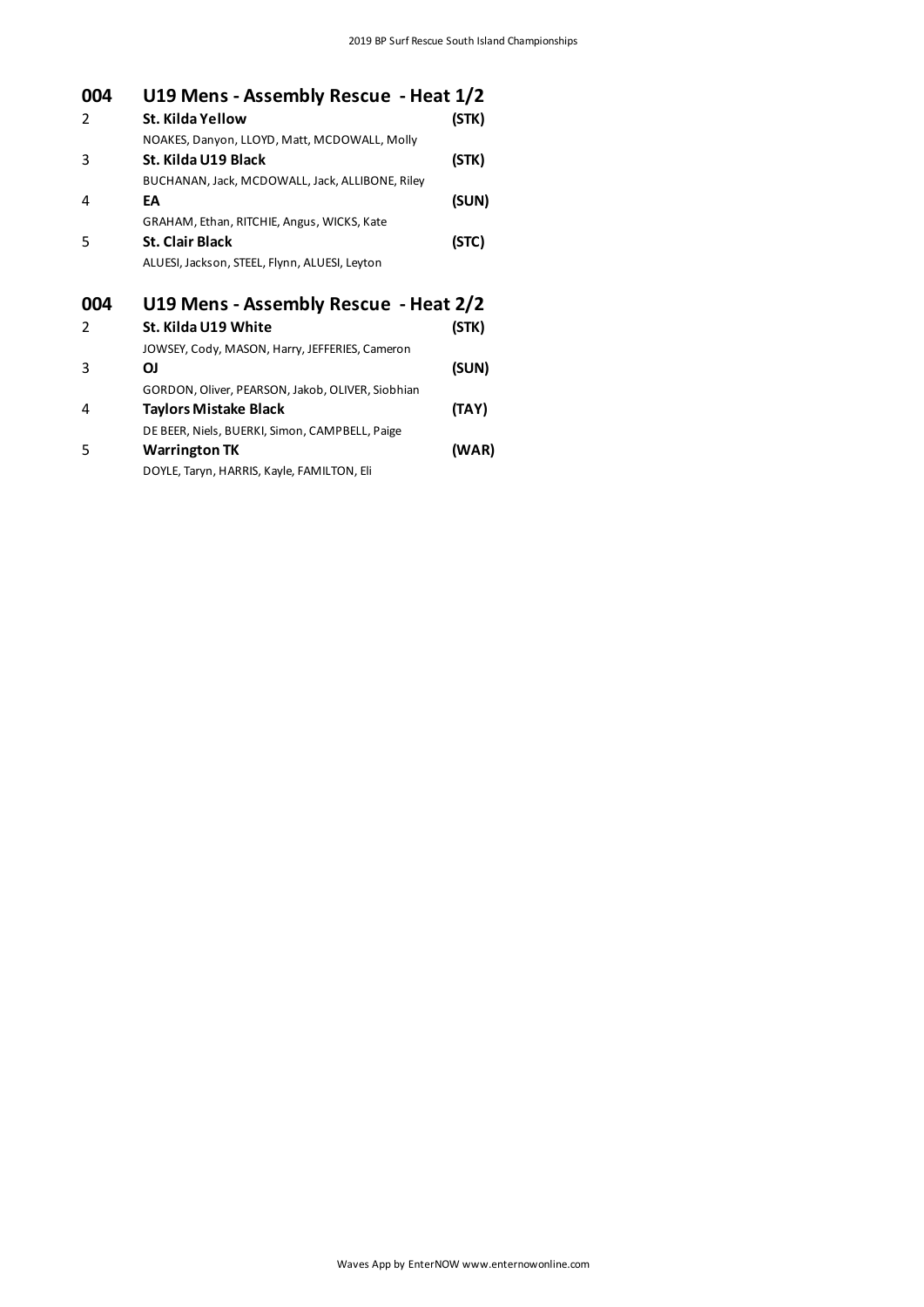| 006            | U20 Womens - Assembly Rescue - Heat 1/2                   |       |
|----------------|-----------------------------------------------------------|-------|
| 2              | <b>Sumner White</b>                                       | (SUM) |
|                | PETERSON, Maddie, COUCH, Jade, ELLIOTT, Lewis             |       |
| 3              | St. Kilda U20 Black                                       | (STK) |
|                | SCHULTZ, Fiona, LOUDON, Madi, PROUT, Emily                |       |
| 4              | <b>Mixed Club - NPOB/St Clair</b>                         | (NPB) |
|                | HONEYFIELD, Zoe, BRADLEY, Tessa, , St clair patient       |       |
| 5              | <b>Warrington IJ</b>                                      | (WAR) |
|                | ALDRICH, Isabella, HARRIS, Jordyne, ALDRICH, Connor       |       |
| 6              | <b>Warrington SJ</b>                                      | (WAR) |
|                | MCNAUGHTON, Sarah, O'HALLORAN, Georgia, WOODHOUSE, Isabel |       |
| 006            | U20 Womens - Assembly Rescue - Heat 2/2                   |       |
| $\overline{2}$ | <b>Brighton</b>                                           | (BGT) |
|                | ABURN, Phoebe, ADAMS, Ali, LANE, Amelia                   |       |
| 3              | <b>Warrington MA</b>                                      | (WAR) |
|                | GORMAN, Maggie, CLAYTON, Abby, BAEUMER, Leilani           |       |
| 4              | <b>Sumner Red</b>                                         | (SUM) |
|                | DOOGUE, Charlotte, SUGRUE, Phoebe, JAMES-DAVYS, Meila     |       |
| 5              | St. Kilda U20 Yellow                                      | (STK) |
|                | PROUT, Hannah, ROGERS, Hannah, WILSON, Jessica            |       |
| 6              | <b>Sumner Blue</b>                                        | (SUM) |

PLOM, Katie, BERRILL, Sophie, LODDER, Emily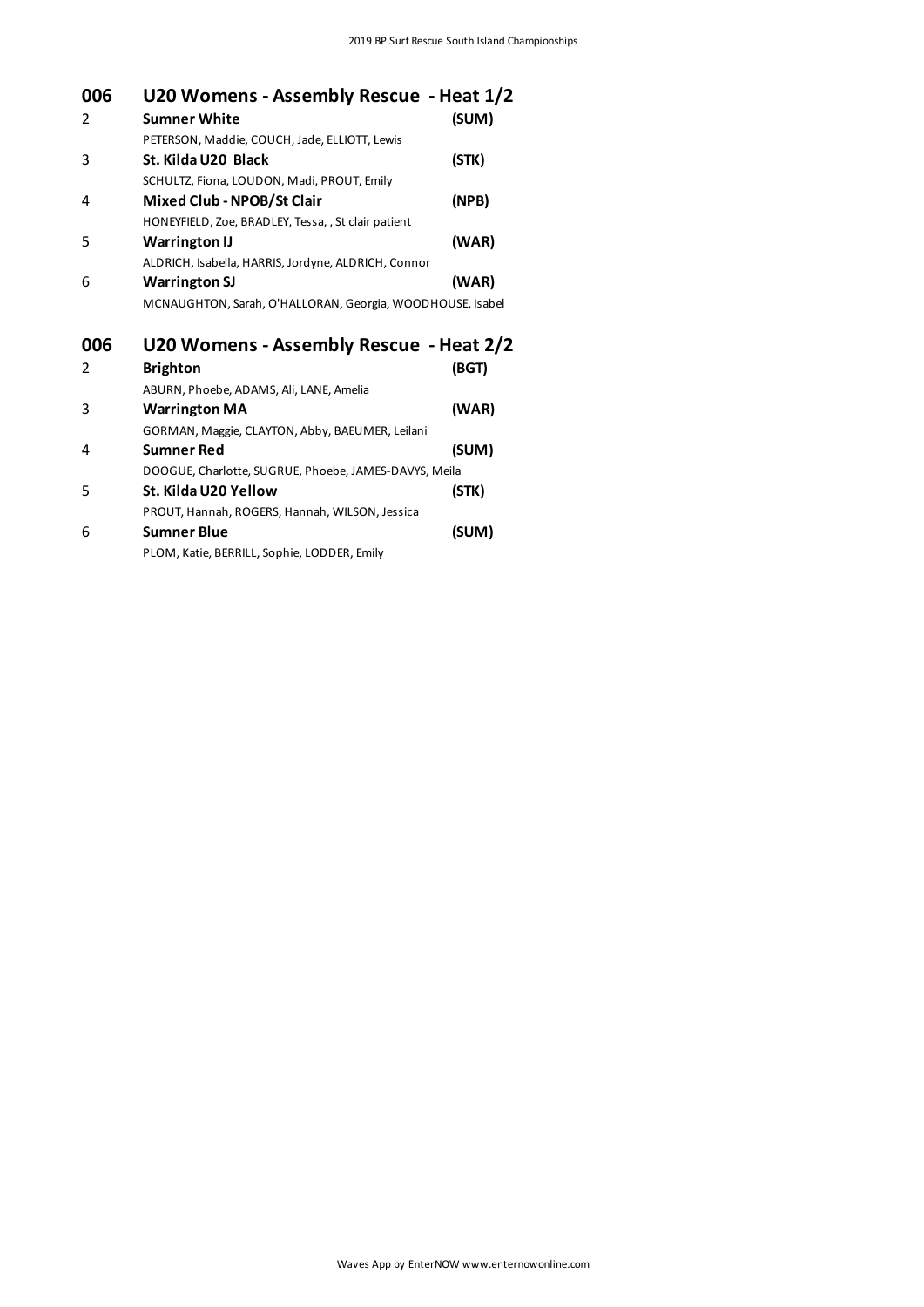| 002 | Open Womens - Assembly Rescue - Heat 1/3                           |       |
|-----|--------------------------------------------------------------------|-------|
| 1   | <b>Warrington CR</b>                                               | (WAR) |
|     | BECCONSALL-RYAN, Charlotte, MCNAUGHTON, Rebecca, ALDRICH, Isabella |       |
| 2   | <b>RS</b>                                                          | (SUN) |
|     | SHRIMPTON, Robbie, HARDING, Samantha-jane, WICKS, Kate             |       |
| 3   | <b>St. Clair Black</b>                                             | (STC) |
|     | LAUGHTON, Steph, LAUGHTON, Carla, CHRISTOPHERS, Emma               |       |
| 4   | East End                                                           | (ESE) |
|     | MOLLER, Mckenzie, BRIDGER, Kylie, HARROP, Claudia                  |       |
| 5   | МT                                                                 | (SUN) |
|     | HOUSIAUX ANDREWS, Michaela, ROBERTSON, Tanisha, OLIVER, Siobhian   |       |
| 6   | <b>Nelson</b>                                                      | (NEL) |
|     | LARSON, Jessica, SPENCER, Brittany, SEELEN, Brodie                 |       |
| 002 | Open Womens - Assembly Rescue - Heat 2/3                           |       |
| 2   | <b>Brighton B</b>                                                  | (BGT) |
|     | PEACOCK, Emily, MCKAY, Rebecca, REDFEARN, Jimmy                    |       |
| 3   | <b>St. Clair Grey</b>                                              | (STC) |
|     | WOODHOUSE, Cassidi, DOYLE, Eilis, STEDMAN, Samuel                  |       |
| 4   | <b>Sumner Blue</b>                                                 | (SUM) |
|     | JEFFERY, Jade, MOTE, Harakeke, VAN BERLO, Lucy                     |       |
| 5   | SΑ                                                                 | (SUN) |
|     | COUGHLAN, Samantha, CHAPMAN, Abigail, RITCHIE, Angus               |       |
| 6   | St. Kilda OW Black                                                 | (STK) |
|     | REID, Natalie jane, OAKLEY, Rachel, WILSON, Jessica                |       |
| 002 | Open Womens - Assembly Rescue - Heat 3/3                           |       |
| 2   | <b>St. Clair White</b>                                             | (STC) |
|     | GARFORTH, Mikayla, MOFFAT, Zoe, MACRAE, Shannya                    |       |
| 3   | Sumner Red                                                         | (SUM) |
|     | SUTER, Kate, PATTERSON, Melissa, ROSENGRAVE, Tia                   |       |
| 4   | <b>Brighton A</b>                                                  | (BGT) |
|     | POHE, Shana, MCKAY, Rebecca, DAVISON, Rosie                        |       |
| 5   | TJ                                                                 | (SUN) |
|     | SHRIMPTON, Taylor, FERRIER, Jemima, BAPTIST, Anton                 |       |
| 6   | St. Kilda OW Yellow                                                | (STK) |
|     | ASHTON, Natalie, THOMAS, Sarah, TAYLOR, Megan                      |       |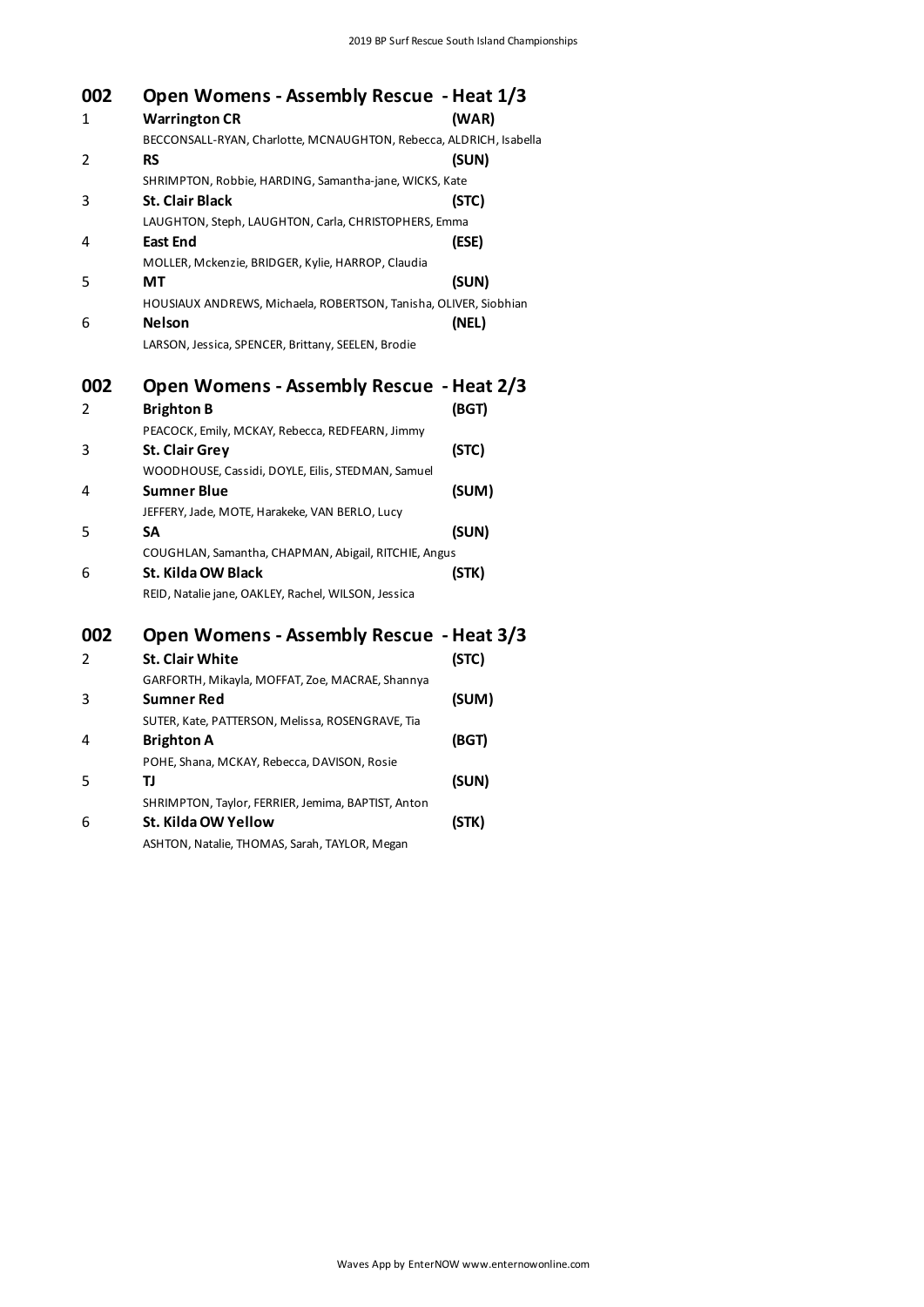# **2019 BP Surf Rescue South Island Championships**

| 001<br>2 | Open Mens - Assembly Rescue - Heat 1/3<br><b>Taylors Mistake Fail</b>                                                          | (TAY) |
|----------|--------------------------------------------------------------------------------------------------------------------------------|-------|
| 3        | CRAIB, James, LAMBIE, Robert, ZARIFEH, Kate<br>SM                                                                              | (SUN) |
| 4        | EDWARDS, Shane, EDWARDS, Mark, OLIVER, Siobhian<br><b>St. Kilda Senior Black</b>                                               | (STK) |
| 5        | REID, Justin, HARWOOD, Nicholas, WILSON, Jessica<br><b>St. Clair White</b>                                                     | (STC) |
| 6        | DAVIES, Isaac, BRADLEY, Matthew, DUNCAN, Lucy<br>Sumner Red<br>QUINN, Huntley, NEWSHAM, Matt, BONE, Shaan                      | (SUM) |
| 001<br>2 | Open Mens - Assembly Rescue - Heat 2/3<br>ΑН                                                                                   | (SUN) |
| 3        | BAPTIST, Anton, SHRIMPTON, Hogan, GRAHAM, Ethan<br>Oreti                                                                       | (ORT) |
| 4        | BRAKENRIG, Marc, BALL, Timothy, WYLIE, Connor<br><b>Nelson</b>                                                                 | (NEL) |
| 5        | PAURINI, Cullen, HARPER, Adam, SEELEN, Brodie<br>Sumner Blue                                                                   | (SUM) |
| 6        | DENMAN, Tom, COTTER, Eden, LORD, Harriet<br><b>Taylors Mistake Golden</b><br>NUNNICK, Anthony, DE BEER, Patrice, MALCOLM, Ruby | (TAY) |
| 001      | Open Mens - Assembly Rescue - Heat 3/3                                                                                         |       |
| 2        | <b>St. Clair Black</b><br>FRASER, Scott, CHRONICAN, Niam, MACRAE, Aidan                                                        | (STC) |
| 3        | <b>Brighton</b><br>ROBERTS, Simon, WALTERS, James, WALSH, Maxwell                                                              | (BGT) |
| 4        | St. Kilda Senior Mens Yellow<br>BRICE, Nic, THOM, Ryan, MCDOWALL, Molly                                                        | (STK) |
| 5        | <b>Sumner White</b>                                                                                                            | (SUM) |
| 6        | STICK, Sebastian, ELLIOTT, Lewis, JAMES-DAVYS, Meila<br>GJ<br>RICHARDS, Glen, DANIELS, Jack, WICKS, Kate                       | (SUN) |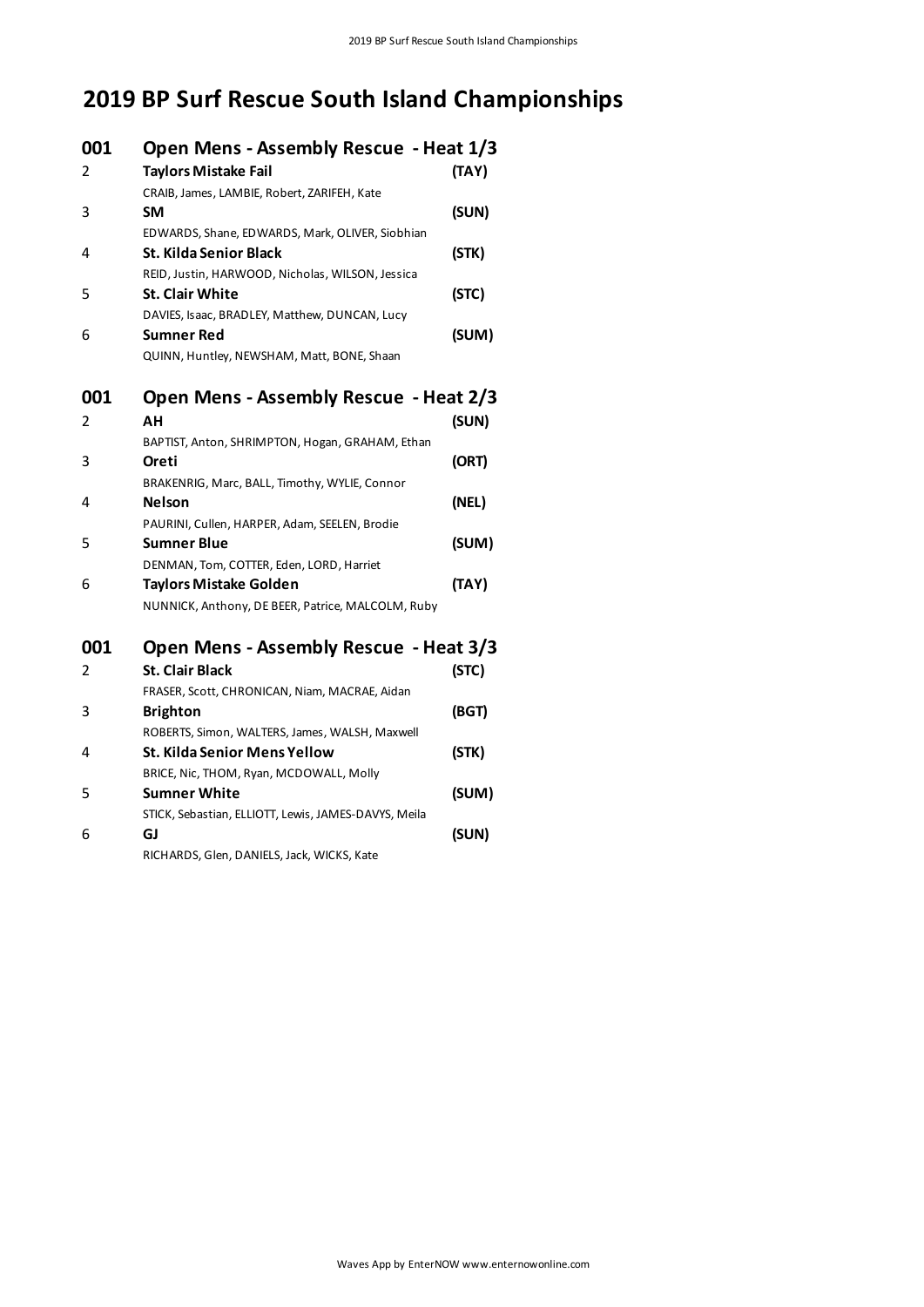# **003 U22 Mens - Single Rescue - Final**

| $\mathcal{P}$ | St. Kilda U22 Black<br>(STK)                             |
|---------------|----------------------------------------------------------|
|               | NEW, Duncan, MACCORMICK, Abe, SAYERS, Meg                |
| 3             | (ESE)<br><b>East End</b>                                 |
|               | MCSWEENEY-NOVAK, Jerome, ANDERSON, Max, HARROP, Claudia  |
| 4             | (STC)<br><b>St. Clair Black</b>                          |
|               | KEMP, Silas, MEARS, Nelson, MACRAE, Aidan                |
| .5            | (SUM)<br><b>Sumner Red</b>                               |
|               | SIMPSON, Jake, EVANS, Gareth, JACKSON, Olivia            |
| 6             | (STC)<br><b>St. Clair White</b>                          |
|               | MCKILLOP, Liam, BRANDHAM, Lachlan, DORNE-CUMMING, Samuel |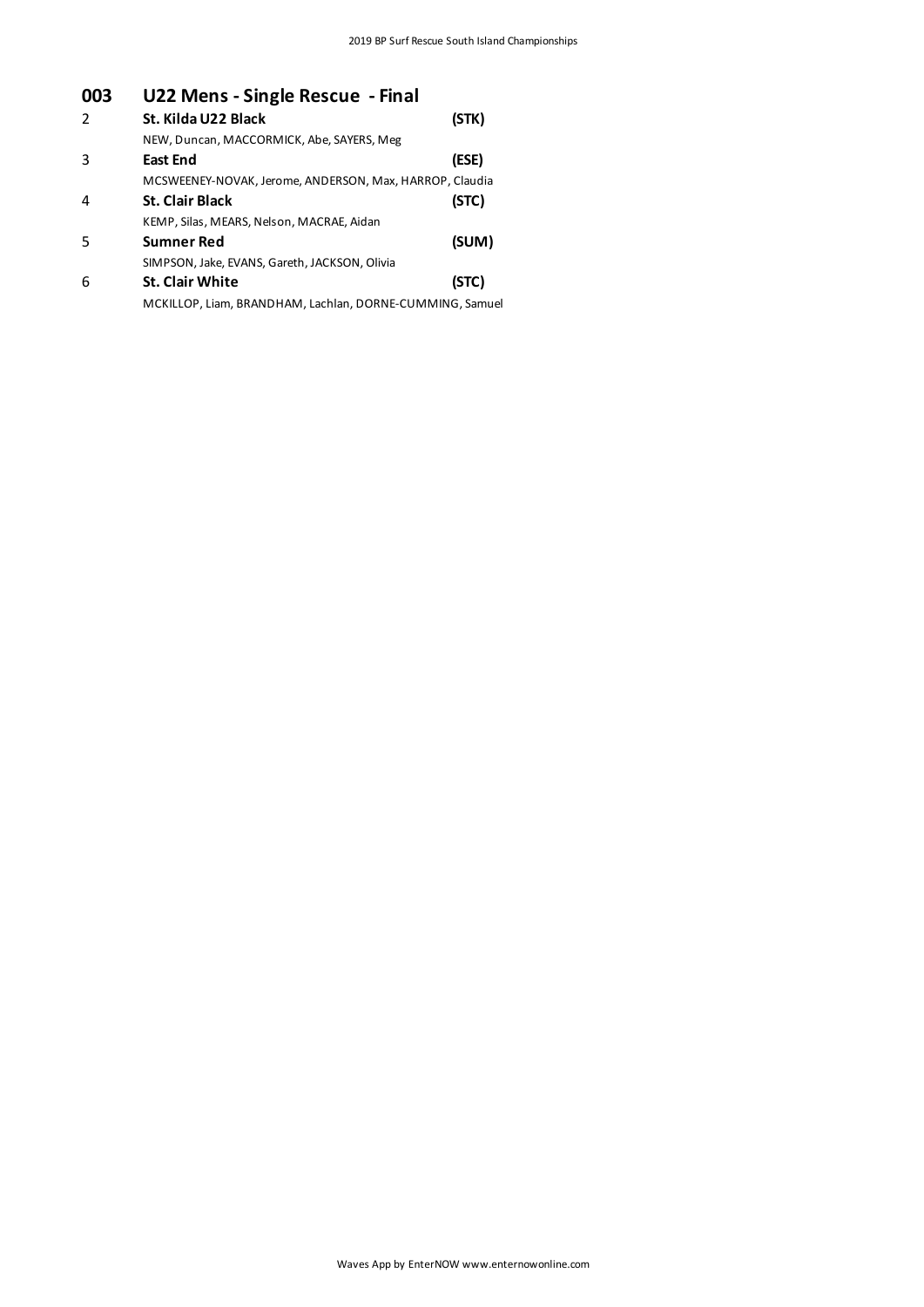| 004           | U19 Mens - Single Rescue - Heat 1/2              |       |  |
|---------------|--------------------------------------------------|-------|--|
| $\mathcal{P}$ | EA                                               | (SUN) |  |
|               | GRAHAM, Ethan, RITCHIE, Angus, WICKS, Kate       |       |  |
| 3             | St. Kilda Yellow                                 | (STK) |  |
|               | NOAKES, Danyon, LLOYD, Matt, MCDOWALL, Molly     |       |  |
| 4             | St. Kilda U19 Black                              | (STK) |  |
|               | BUCHANAN, Jack, MCDOWALL, Jack, ALLIBONE, Riley  |       |  |
| 5             | <b>Taylors Mistake Black</b>                     | (TAY) |  |
|               | DE BEER, Niels, BUERKI, Simon, CAMPBELL, Paige   |       |  |
| 004           | U19 Mens - Single Rescue - Heat 2/2              |       |  |
| $\mathcal{P}$ | <b>St. Clair Black</b>                           | (STC) |  |
|               | ALUESI, Jackson, STEEL, Flynn, ALUESI, Leyton    |       |  |
| 3             | St. Kilda U19 White                              | (STK) |  |
|               | JOWSEY, Cody, MASON, Harry, JEFFERIES, Cameron   |       |  |
| 4             | <b>Warrington TK</b>                             | (WAR) |  |
|               | DOYLE, Taryn, HARRIS, Kayle, FAMILTON, Eli       |       |  |
| 5             | ΟJ                                               | (SUN) |  |
|               | GORDON, Oliver, PEARSON, Jakob, OLIVER, Siobhian |       |  |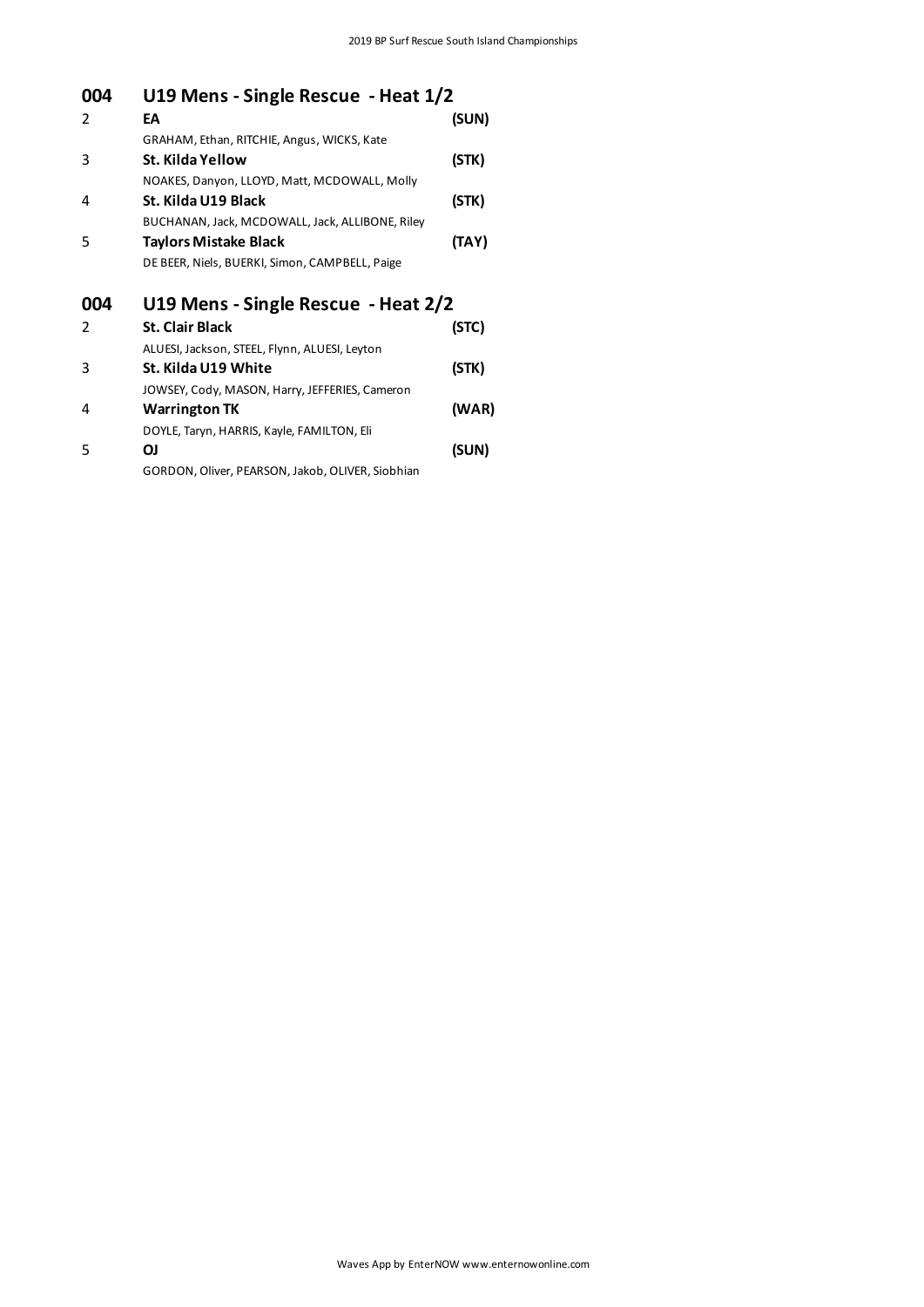| 006 | U20 Womens - Single Rescue - Heat 1/2                     |       |
|-----|-----------------------------------------------------------|-------|
| 1   | <b>Sumner White</b>                                       | (SUM) |
|     | PETERSON, Maddie, COUCH, Jade, ELLIOTT, Lewis             |       |
| 2   | Mixed Club - NPOB/St Clair                                | (NPB) |
|     | HONEYFIELD, Zoe, BRADLEY, Tessa, , St clair patient       |       |
| 3   | <b>Brighton</b>                                           | (BGT) |
|     | ABURN, Phoebe, ADAMS, Ali, LANE, Amelia                   |       |
| 4   | St. Kilda U20 Black                                       | (STK) |
|     | SCHULTZ, Fiona, LOUDON, Madi, PROUT, Emily                |       |
| 5   | <b>Warrington SG</b>                                      | (WAR) |
|     | MCNAUGHTON, Sarah, O'HALLORAN, Georgia, WOODHOUSE, Isabel |       |
| 6   | <b>Warrington MA</b>                                      | (WAR) |
|     | GORMAN, Maggie, CLAYTON, Abby, BAEUMER, Leilani           |       |
| 006 | U20 Womens - Single Rescue - Heat 2/2                     |       |
| 2   | St. Kilda U20 Yellow                                      | (STK) |
|     | PROUT, Hannah, ROGERS, Hannah, WILSON, Jessica            |       |
| 3   | <b>Warrington IJ</b>                                      | (WAR) |
|     | ALDRICH, Isabella, HARRIS, Jordyne, OZANNE, Phoebe        |       |
| 4   | <b>Sumner Blue</b>                                        | (SUM) |
|     | PLOM, Katie, BERRILL, Sophie, LODDER, Emily               |       |
| 5   | Sumner Red                                                | (SUM) |
|     | DOOGUE, Charlotte, SUGRUE, Phoebe, JAMES-DAVYS, Meila     |       |
| 6   | <b>St. Clair Black</b>                                    | (STC) |
|     | WIPARATA, Anaia, PEARCE, Olivia, ROBERTSON, Isaac         |       |
|     |                                                           |       |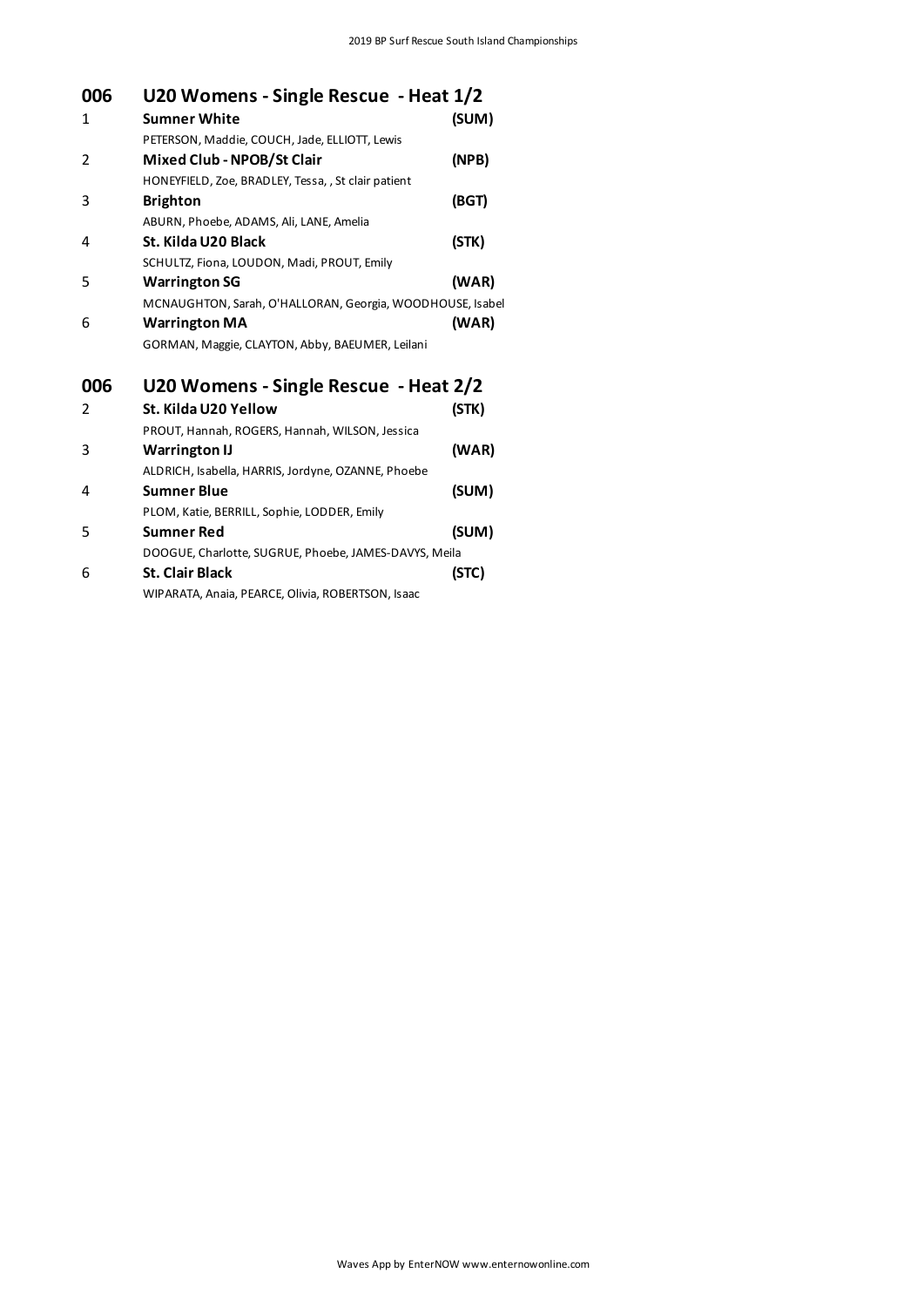| 002 | Open Womens - Single Rescue - Heat 1/3                             |       |
|-----|--------------------------------------------------------------------|-------|
| 1   | <b>East End</b>                                                    | (ESE) |
|     | MOLLER, Mckenzie, BRIDGER, Kylie, HARROP, Claudia                  |       |
| 2   | <b>Nelson</b>                                                      | (NEL) |
|     | LARSON, Jessica, SPENCER, Brittany, SEELEN, Brodie                 |       |
| 3   | <b>RS</b>                                                          | (SUN) |
|     | SHRIMPTON, Robbie, HARDING, Samantha-jane, WICKS, Kate             |       |
| 4   | <b>St. Clair Grey</b>                                              | (STC) |
|     | WOODHOUSE, Cassidi, DOYLE, Eilis, STEDMAN, Samuel                  |       |
| 5   | <b>Warrington CR</b>                                               | (WAR) |
|     | BECCONSALL-RYAN, Charlotte, MCNAUGHTON, Rebecca, ALDRICH, Isabella |       |
| 6   | SΑ                                                                 | (SUN) |
|     | COUGHLAN, Samantha, CHAPMAN, Abigail, RITCHIE, Angus               |       |
| 002 | Open Womens - Single Rescue - Heat 2/3                             |       |
| 2   | Sumner Blue                                                        | (SUM) |
|     | JEFFERY, Jade, MOTE, Harakeke, VAN BERLO, Lucy                     |       |
| 3   | St. Kilda OW Black                                                 | (STK) |
|     | REID, Natalie jane, OAKLEY, Rachel, TAYLOR, Megan                  |       |
| 4   | <b>Brighton B</b>                                                  | (BGT) |
|     | PEACOCK, Emily, MCKAY, Rebecca, REDFEARN, Jimmy                    |       |
| 5   | MТ                                                                 | (SUN) |
|     | HOUSIAUX ANDREWS, Michaela, ROBERTSON, Tanisha, OLIVER, Siobhian   |       |
| 6   | <b>St. Clair Black</b>                                             | (STC) |
|     | LAUGHTON, Steph, LAUGHTON, Carla, CHRISTOPHERS, Emma               |       |
| 002 | Open Womens - Single Rescue - Heat 3/3                             |       |
| 2   | TJ                                                                 | (SUN) |
|     | SHRIMPTON, Taylor, FERRIER, Jemima, BAPTIST, Anton                 |       |
| 3   | Sumner Red                                                         | (SUM) |
|     | SUTER, Kate, PATTERSON, Melissa, ROSENGRAVE, Tia                   |       |
| 4   | St. Kilda OW Yellow                                                | (STK) |
|     | ASHTON, Natalie, THOMAS, Sarah, TAYLOR, Megan                      |       |
| 5   | <b>Brighton A</b>                                                  | (BGT) |
|     | POHE, Shana, MCKAY, Rebecca, WALSH, Maxwell                        |       |
| 6   | St. Clair White                                                    | (STC) |
|     | GARFORTH, Mikayla, MOFFAT, Zoe, MACRAE, Shannya                    |       |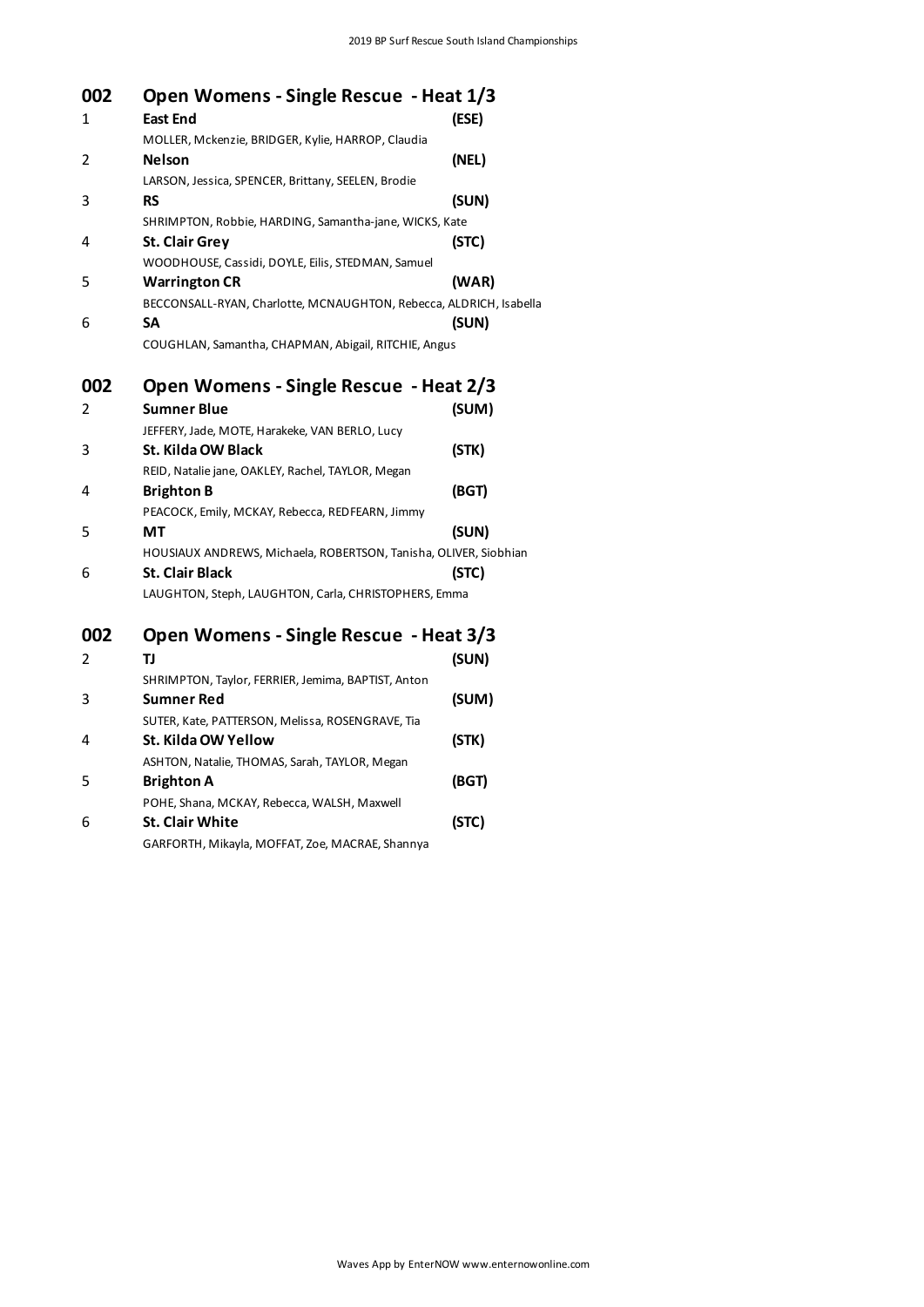| 001 | Open Mens - Single Rescue - Heat 1/3                 |       |
|-----|------------------------------------------------------|-------|
| 2   | Oreti                                                | (ORT) |
|     | BRAKENRIG, Marc, BALL, Timothy, WYLIE, Connor        |       |
| 3   | <b>Sumner White</b>                                  | (SUM) |
|     | STICK, Sebastian, ELLIOTT, Lewis, JAMES-DAVYS, Meila |       |
| 4   | <b>St. Clair White</b>                               | (STC) |
|     | DAVIES, Isaac, BRADLEY, Matthew, DUNCAN, Lucy        |       |
| 5   | Taylors Mistake Fail                                 | (TAY) |
|     | CRAIB, James, LAMBIE, Robert, ZARIFEH, Kate          |       |
| 6   | <b>SM</b>                                            | (SUN) |
|     | EDWARDS, Shane, EDWARDS, Mark, OLIVER, Siobhian      |       |
| 001 | Open Mens - Single Rescue - Heat 2/3                 |       |
| 2   | St. Kilda Yellow                                     | (STK) |
|     | BRICE, Nic, THOM, Ryan, MCDOWALL, Molly              |       |
| 3   | GJ                                                   | (SUN) |
|     | RICHARDS, Glen, DANIELS, Jack, WICKS, Kate           |       |
| 4   | <b>St. Clair Black</b>                               | (STC) |
|     | FRASER, Scott, CHRONICAN, Niam, MACRAE, Aidan        |       |
| 5   | <b>Sumner Red</b>                                    | (SUM) |
|     | QUINN, Huntley, NEWSHAM, Matt, BONE, Shaan           |       |
| 6   | Taylors Mistake Golden                               | (TAY) |
|     | NUNNICK, Anthony, DE BEER, Patrice, MALCOLM, Ruby    |       |
| 001 | Open Mens - Single Rescue - Heat 3/3                 |       |
| 2   | <b>St. Kilda Senior Black</b>                        | (STK) |
|     | REID, Justin, HARWOOD, Nicholas, WILSON, Jessica     |       |
| 3   | <b>Sumner Blue</b>                                   | (SUM) |
|     | DENMAN Tom COTTER Edgn LORD Harriot                  |       |

## DENMAN, Tom, COTTER, Eden, LORD, Harriet 4 **Nelson (NEL)** PAURINI, Cullen, HARPER, Adam, SEELEN, Brodie 5 **Brighton (BGT)**

ROBERTS, Simon, WALTERS, James, WALSH, Maxwell 6 **AH (SUN)** BAPTIST, Anton, SHRIMPTON, Hogan, GRAHAM, Ethan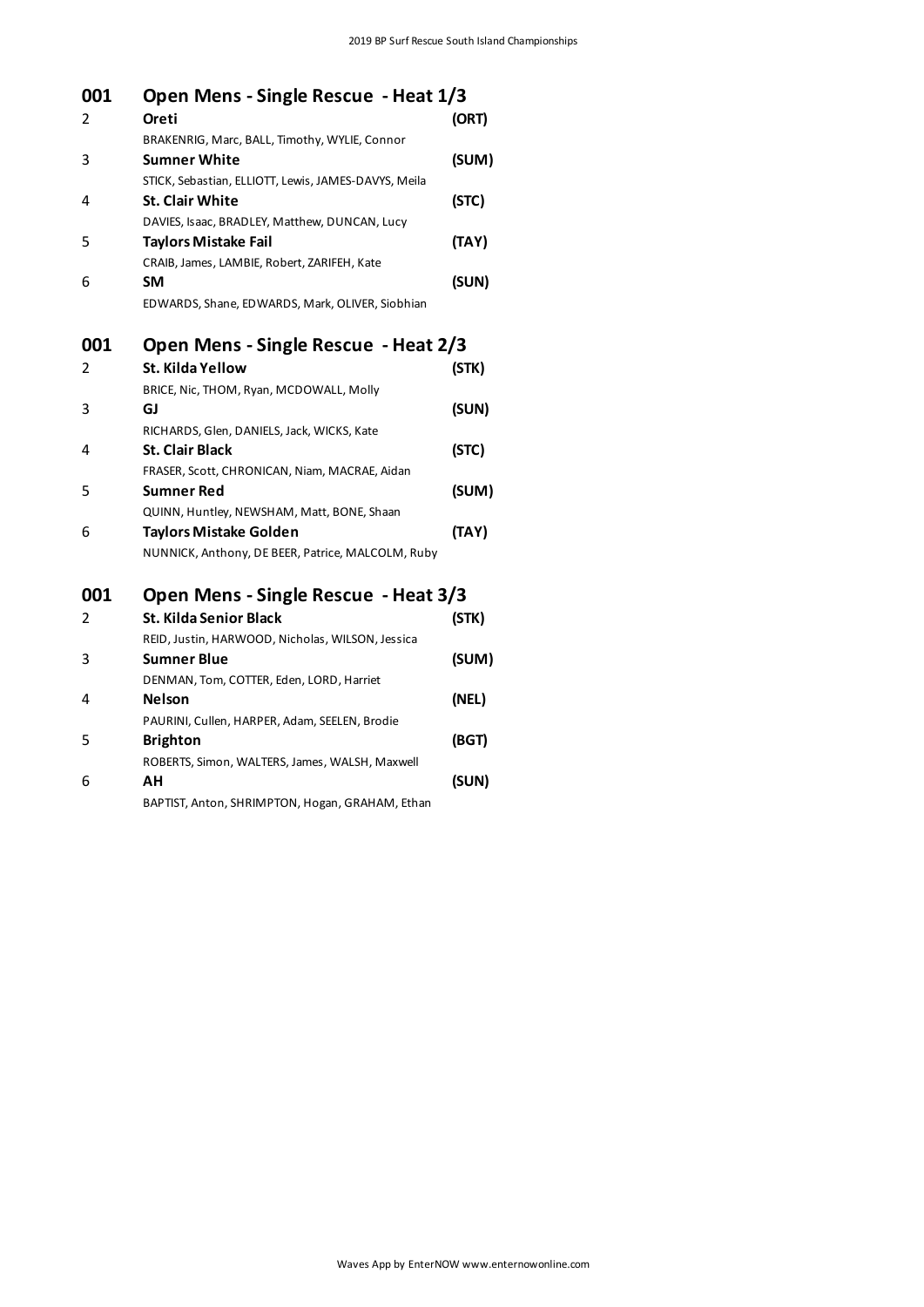| 005 | Open Womens - Teams Race - Heat 1/2                                                 |                                                                                                        |  |
|-----|-------------------------------------------------------------------------------------|--------------------------------------------------------------------------------------------------------|--|
| 1   | St. Kilda OW Black                                                                  | (STK)                                                                                                  |  |
|     | PROUT, Hannah, ROGERS, Hannah, SCHULTZ, Fiona, LOUDON, Madi, TE HIWI, Eva           |                                                                                                        |  |
| 2   | <b>Sumner Red</b>                                                                   | (SUM)                                                                                                  |  |
|     | SUTER, Kate, PATTERSON, Melissa, JEFFERY, Jade, MOTE, Harakeke, ROSENGRAVE, Tia     |                                                                                                        |  |
| 3   | <b>SAMT</b>                                                                         | (SUN)                                                                                                  |  |
|     |                                                                                     | COUGHLAN, Samantha, CHAPMAN, Abigail, HOUSIAUX ANDREWS, Michaela, ROBERTSON, Tanisha, OLIVER, Siobhian |  |
| 4   | <b>Brighton</b>                                                                     | (BGT)                                                                                                  |  |
|     | ABURN, Phoebe, ADAMS, Ali, POHE, Shana, MCKAY, Rebecca, REDFEARN, Ellen             |                                                                                                        |  |
| 5   | <b>Warrington MA-SG</b>                                                             | (WAR)                                                                                                  |  |
|     |                                                                                     | GORMAN, Maggie, CLAYTON, Abby, MCNAUGHTON, Sarah, O'HALLORAN, Georgia, BAEUMER, Leilani                |  |
| 6   | St. Clair Black                                                                     | (STC)                                                                                                  |  |
|     |                                                                                     | LAUGHTON, Steph, LAUGHTON, Carla, GARFORTH, Mikayla, MOFFAT, Zoe, CHRISTOPHERS, Emma                   |  |
| 005 | Open Womens - Teams Race - Heat 2/2                                                 |                                                                                                        |  |
| 2   | <b>TJRS</b>                                                                         | (SUN)                                                                                                  |  |
|     |                                                                                     | SHRIMPTON, Taylor, FERRIER, Jemima, SHRIMPTON, Robbie, HARDING, Samantha-jane, ROBERTSON, Tanisha      |  |
| 3   | <b>Nelson</b>                                                                       | (NEL)                                                                                                  |  |
|     | LARSON, Jessica, SPENCER, Brittany, CLARK, Greta, BROWN, Mani, SEELEN, Brodie       |                                                                                                        |  |
| 4   | <b>Sumner White</b>                                                                 | (SUM)                                                                                                  |  |
|     |                                                                                     | PETERSON, Maddie, COUCH, Jade, DOOGUE, Charlotte, SUGRUE, Phoebe, JAMES-DAVYS, Meila                   |  |
| 5   | St. Kilda OW Yellow                                                                 | (STK)                                                                                                  |  |
|     | ASHTON, Natalie, THOMAS, Sarah, REID, Natalie jane, OAKLEY, Rachel, WILSON, Jessica |                                                                                                        |  |
| 6   | <b>Warrington CR-IJ</b>                                                             | (WAR)                                                                                                  |  |
|     |                                                                                     | BECCONSALL-RYAN, Charlotte, MCNAUGHTON, Rebecca, ALDRICH, Isabella, HARRIS, Jordyne, OZANNE, Madelene  |  |